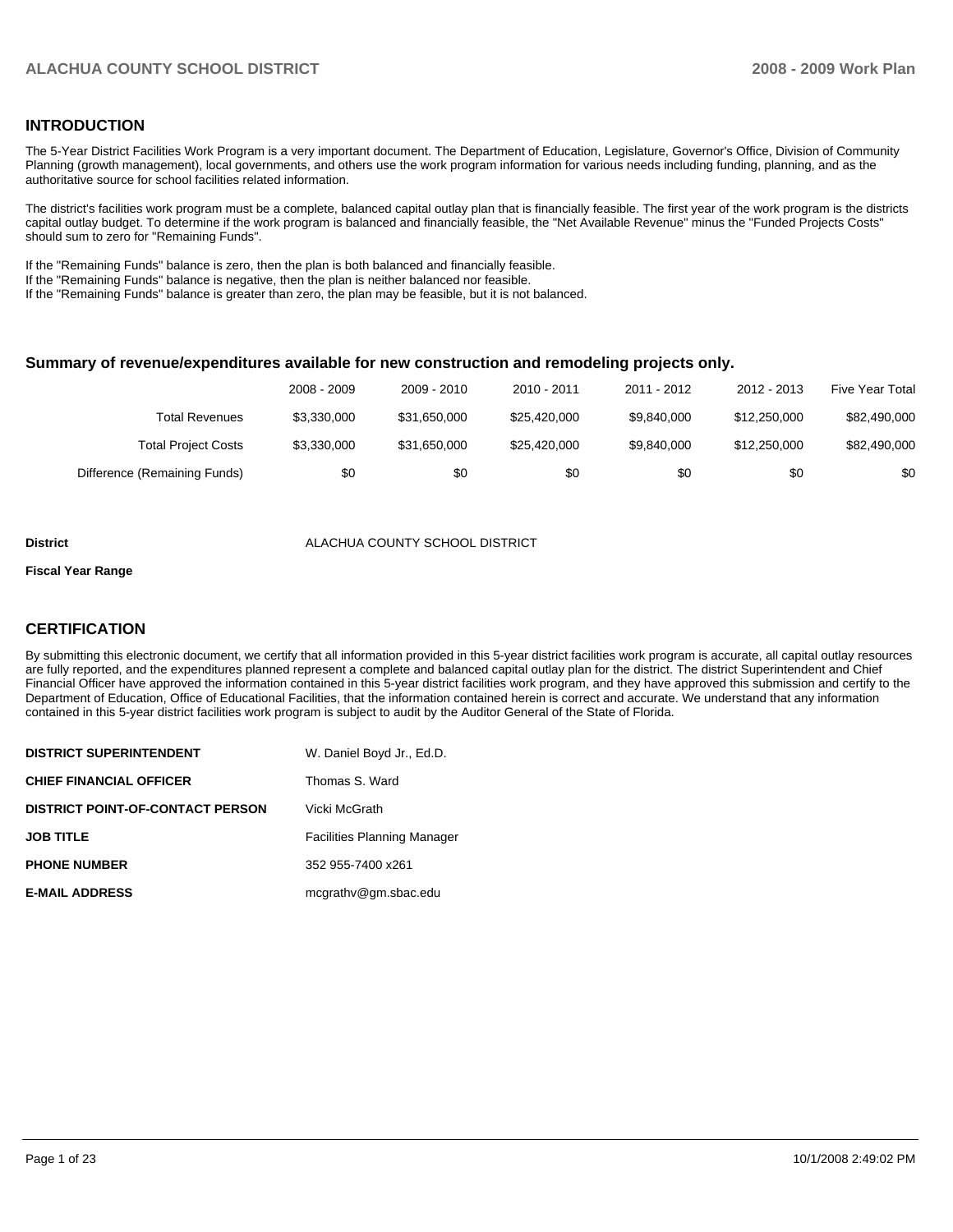# **Expenditures**

#### **Expenditure for Maintenance, Repair and Renovation from 2-Mills and PECO**

Annually, prior to the adoption of the district school budget, each school board must prepare a tentative district facilities work program that includes a schedule of major repair and renovation projects necessary to maintain the educational and ancillary facilities of the district.

| Item                                                                                                                                                                                                                                                                                                                                                                                                                                                                                                                                                                                                                                                                                                                                                                                                                                                                                                                                                                                                                                                                                                                                                                                                                                                                                                                                     | 2008 - 2009<br><b>Actual Budget</b> | 2009 - 2010<br>Projected | 2010 - 2011<br>Projected | 2011 - 2012<br>Projected | $2012 - 2013$<br>Projected | <b>Total</b> |
|------------------------------------------------------------------------------------------------------------------------------------------------------------------------------------------------------------------------------------------------------------------------------------------------------------------------------------------------------------------------------------------------------------------------------------------------------------------------------------------------------------------------------------------------------------------------------------------------------------------------------------------------------------------------------------------------------------------------------------------------------------------------------------------------------------------------------------------------------------------------------------------------------------------------------------------------------------------------------------------------------------------------------------------------------------------------------------------------------------------------------------------------------------------------------------------------------------------------------------------------------------------------------------------------------------------------------------------|-------------------------------------|--------------------------|--------------------------|--------------------------|----------------------------|--------------|
| <b>IHVAC</b>                                                                                                                                                                                                                                                                                                                                                                                                                                                                                                                                                                                                                                                                                                                                                                                                                                                                                                                                                                                                                                                                                                                                                                                                                                                                                                                             | \$1,270,000                         | \$1,300,000              | \$1,340,000              | \$1,380,000              | \$1,400,000                | \$6,690,000  |
| Locations: A L MEBANE MIDDLE, A Q JONES EXCEPTIONAL STUDENTS CENTER, ABRAHAM LINCOLN MIDDLE, ADMINISTRATIVE ANNEX,<br>ALACHUA ELEMENTARY, ALACHUA SUPERINTENDENT'S OFFICE, ARCHER COMMUNITY SCHOOL, C W NORTON ELEMENTARY,<br>CAMP CRYSTAL LAKE, CHARLES W DUVAL ELEMENTARY, CHESTER SHELL ELEMENTARY, CITIZENS FIELD, EARLY HEADSTART<br>FAMILY PROGRAM CENTER, EASTSIDE SENIOR HIGH, FW BUCHHOLZ SENIOR HIGH, FEARNSIDE FAMILY SERVICES CENTER,<br>FORT CLARKE MIDDLE, FRED SIVIA JR SUPPORT CENTER, GAINESVILLE SENIOR HIGH, GLEN SPRINGS ELEMENTARY,<br>HAWTHORNE HIGH SCHOOL, HAWTHORNE STADIUM, HIDDEN OAK ELEMENTARY, HIGH SPRINGS COMMUNITY SCHOOL, HORIZON<br>CENTER, HOWARD W BISHOP MIDDLE, IDYLWILD ELEMENTARY, J J FINLEY ELEMENTARY, JOSEPH WILLIAMS ELEMENTARY,<br>KANAPAHA MIDDLE, KIMBALL WILES ELEMENTARY, LAKE FOREST ELEMENTARY, LAWTON M CHILES ELEMENTARY, LITTLEWOOD<br>ELEMENTARY, MARJORIE K RAWLINGS ELEMENTARY, MYRA TERWILLIGER ELEMENTARY, NEWBERRY ELEMENTARY, NEWBERRY<br>SENIOR HIGH, OAKVIEW MIDDLE, OSCAR SERVIN CENTER, PRAIRIE VIEW ELEMENTARY, SANTA FE SENIOR HIGH, SIDNEY LANIER<br>CENTER, STEPHEN FOSTER ELEMENTARY, TRAFFIC SAFETY CENTER, W A METCALFE ELEMENTARY, W TRAVIS LOFTEN SENIOR<br>HIGH, W W IRBY ELEMENTARY, WALDO COMMUNITY SCHOOL, WESTWOOD MIDDLE, WILLIAM S TALBOT ELEMENTARY  |                                     |                          |                          |                          |                            |              |
| Flooring                                                                                                                                                                                                                                                                                                                                                                                                                                                                                                                                                                                                                                                                                                                                                                                                                                                                                                                                                                                                                                                                                                                                                                                                                                                                                                                                 | \$230,000                           | \$275,000                | \$300,000                | \$325,000                | \$350,000                  | \$1,480,000  |
| Locations: A L MEBANE MIDDLE, A Q JONES EXCEPTIONAL STUDENTS CENTER, ABRAHAM LINCOLN MIDDLE, ADMINISTRATIVE ANNEX,<br>ALACHUA ELEMENTARY, ALACHUA SUPERINTENDENT'S OFFICE, ARCHER COMMUNITY SCHOOL, C W NORTON ELEMENTARY,<br>CAMP CRYSTAL LAKE, CHARLES W DUVAL ELEMENTARY, CHESTER SHELL ELEMENTARY, CITIZENS FIELD, EARLY HEADSTART<br>FAMILY PROGRAM CENTER. EASTSIDE SENIOR HIGH. FW BUCHHOLZ SENIOR HIGH. FEARNSIDE FAMILY SERVICES CENTER.<br>FORT CLARKE MIDDLE, FRED SIVIA JR SUPPORT CENTER, GAINESVILLE SENIOR HIGH, GLEN SPRINGS ELEMENTARY,<br>HAWTHORNE HIGH SCHOOL, HAWTHORNE STADIUM, HIDDEN OAK ELEMENTARY, HIGH SPRINGS COMMUNITY SCHOOL, HORIZON<br>CENTER, HOWARD W BISHOP MIDDLE, IDYLWILD ELEMENTARY, J J FINLEY ELEMENTARY, JOSEPH WILLIAMS ELEMENTARY,<br>KANAPAHA MIDDLE, KIMBALL WILES ELEMENTARY, LAKE FOREST ELEMENTARY, LAWTON M CHILES ELEMENTARY, LITTLEWOOD<br>ELEMENTARY, MARJORIE K RAWLINGS ELEMENTARY, MYRA TERWILLIGER ELEMENTARY, NEWBERRY ELEMENTARY, NEWBERRY<br>SENIOR HIGH, OAKVIEW MIDDLE, OSCAR SERVIN CENTER, PRAIRIE VIEW ELEMENTARY, SANTA FE SENIOR HIGH, SIDNEY LANIER<br>CENTER, STEPHEN FOSTER ELEMENTARY, TRAFFIC SAFETY CENTER, W A METCALFE ELEMENTARY, W TRAVIS LOFTEN SENIOR<br>HIGH, W W IRBY ELEMENTARY, WALDO COMMUNITY SCHOOL, WESTWOOD MIDDLE, WILLIAM S TALBOT ELEMENTARY  |                                     |                          |                          |                          |                            |              |
| Roofing                                                                                                                                                                                                                                                                                                                                                                                                                                                                                                                                                                                                                                                                                                                                                                                                                                                                                                                                                                                                                                                                                                                                                                                                                                                                                                                                  | \$1,000,000                         | \$1,400,000              | \$1,500,000              | \$1,550,000              | \$1,600,000                | \$7,050,000  |
| Locations: A L MEBANE MIDDLE, A Q JONES EXCEPTIONAL STUDENTS CENTER, ABRAHAM LINCOLN MIDDLE, ADMINISTRATIVE ANNEX,<br>ALACHUA ELEMENTARY, ALACHUA SUPERINTENDENT'S OFFICE, ARCHER COMMUNITY SCHOOL, C W NORTON ELEMENTARY,<br>CAMP CRYSTAL LAKE, CHARLES W DUVAL ELEMENTARY, CHESTER SHELL ELEMENTARY, CITIZENS FIELD, EARLY HEADSTART<br>FAMILY PROGRAM CENTER, EASTSIDE SENIOR HIGH, F W BUCHHOLZ SENIOR HIGH, FEARNSIDE FAMILY SERVICES CENTER,<br>FORT CLARKE MIDDLE, FRED SIVIA JR SUPPORT CENTER, GAINESVILLE SENIOR HIGH, GLEN SPRINGS ELEMENTARY,<br>HAWTHORNE HIGH SCHOOL, HAWTHORNE STADIUM, HIDDEN OAK ELEMENTARY, HIGH SPRINGS COMMUNITY SCHOOL, HORIZON<br>CENTER, HOWARD W BISHOP MIDDLE, IDYLWILD ELEMENTARY, J J FINLEY ELEMENTARY, JOSEPH WILLIAMS ELEMENTARY,<br>KANAPAHA MIDDLE, KIMBALL WILES ELEMENTARY, LAKE FOREST ELEMENTARY, LAWTON M CHILES ELEMENTARY, LITTLEWOOD<br>ELEMENTARY, MARJORIE K RAWLINGS ELEMENTARY, MYRA TERWILLIGER ELEMENTARY, NEWBERRY ELEMENTARY, NEWBERRY<br>SENIOR HIGH, OAKVIEW MIDDLE, OSCAR SERVIN CENTER, PRAIRIE VIEW ELEMENTARY, SANTA FE SENIOR HIGH, SIDNEY LANIER<br>CENTER, STEPHEN FOSTER ELEMENTARY, TRAFFIC SAFETY CENTER, W A METCALFE ELEMENTARY, W TRAVIS LOFTEN SENIOR<br>HIGH, W W IRBY ELEMENTARY, WALDO COMMUNITY SCHOOL, WESTWOOD MIDDLE, WILLIAM S TALBOT ELEMENTARY |                                     |                          |                          |                          |                            |              |
| Safety to Life                                                                                                                                                                                                                                                                                                                                                                                                                                                                                                                                                                                                                                                                                                                                                                                                                                                                                                                                                                                                                                                                                                                                                                                                                                                                                                                           | \$530,000                           | \$709,123                | \$812,801                | \$869,867                | \$900,000                  | \$3,821,791  |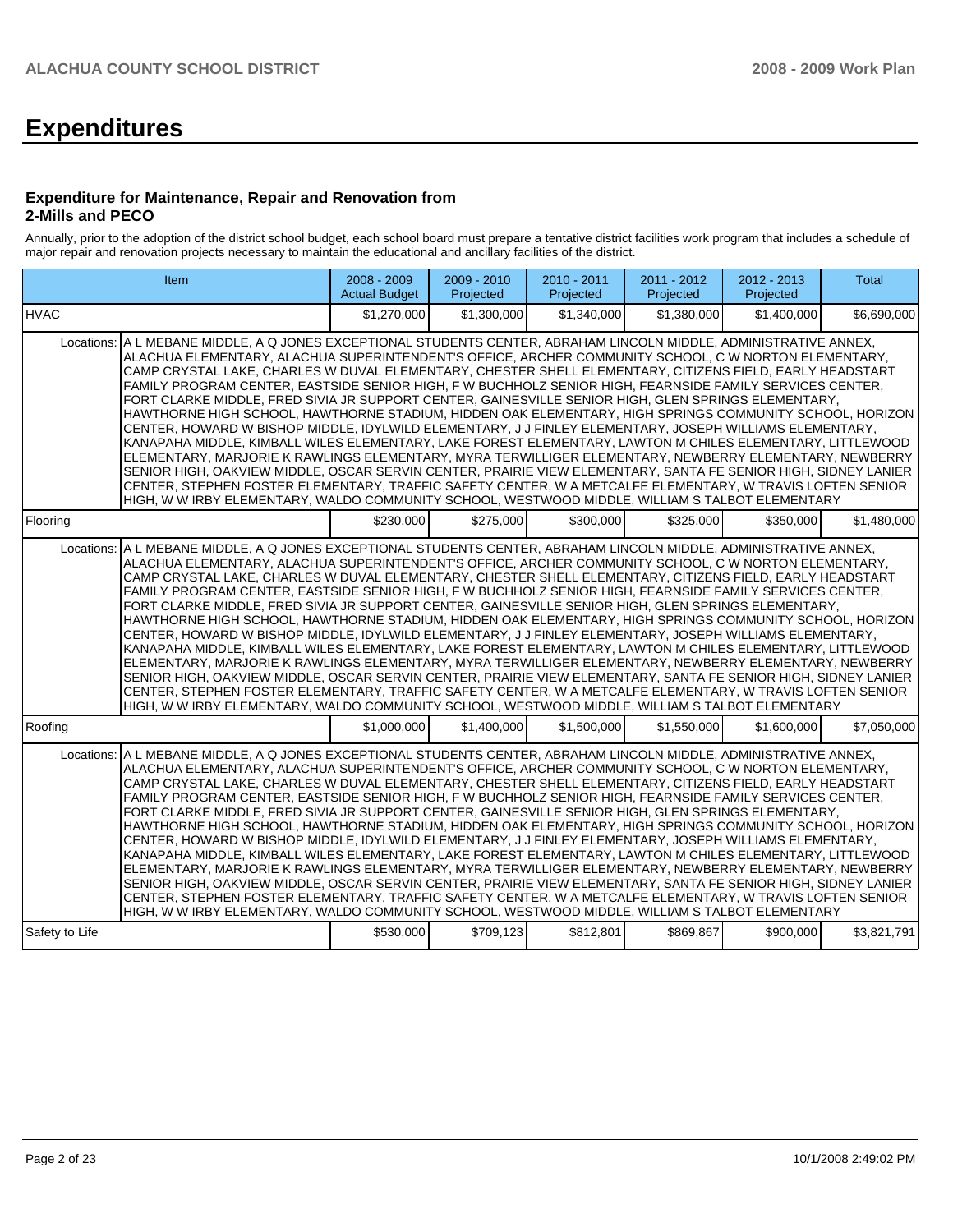|                                  | Locations: A L MEBANE MIDDLE, A Q JONES EXCEPTIONAL STUDENTS CENTER, ABRAHAM LINCOLN MIDDLE, ADMINISTRATIVE ANNEX,<br>ALACHUA ELEMENTARY, ALACHUA SUPERINTENDENT'S OFFICE, ARCHER COMMUNITY SCHOOL, C W NORTON ELEMENTARY,<br>CAMP CRYSTAL LAKE, CHARLES W DUVAL ELEMENTARY, CHESTER SHELL ELEMENTARY, CITIZENS FIELD, EARLY HEADSTART<br>FAMILY PROGRAM CENTER, EASTSIDE SENIOR HIGH, F W BUCHHOLZ SENIOR HIGH, FEARNSIDE FAMILY SERVICES CENTER,<br>FORT CLARKE MIDDLE, FRED SIVIA JR SUPPORT CENTER, GAINESVILLE SENIOR HIGH, GLEN SPRINGS ELEMENTARY,<br>HAWTHORNE HIGH SCHOOL, HAWTHORNE STADIUM, HIDDEN OAK ELEMENTARY, HIGH SPRINGS COMMUNITY SCHOOL, HORIZON<br>CENTER. HOWARD W BISHOP MIDDLE, IDYLWILD ELEMENTARY, J J FINLEY ELEMENTARY, JOSEPH WILLIAMS ELEMENTARY.<br>KANAPAHA MIDDLE, KIMBALL WILES ELEMENTARY, LAKE FOREST ELEMENTARY, LAWTON M CHILES ELEMENTARY, LITTLEWOOD                                                                                                                                                                                                                                                                                                                                                                                                                                             |             |             |             |             |             |              |
|----------------------------------|------------------------------------------------------------------------------------------------------------------------------------------------------------------------------------------------------------------------------------------------------------------------------------------------------------------------------------------------------------------------------------------------------------------------------------------------------------------------------------------------------------------------------------------------------------------------------------------------------------------------------------------------------------------------------------------------------------------------------------------------------------------------------------------------------------------------------------------------------------------------------------------------------------------------------------------------------------------------------------------------------------------------------------------------------------------------------------------------------------------------------------------------------------------------------------------------------------------------------------------------------------------------------------------------------------------------------------------|-------------|-------------|-------------|-------------|-------------|--------------|
|                                  | ELEMENTARY, MARJORIE K RAWLINGS ELEMENTARY, MYRA TERWILLIGER ELEMENTARY, NEWBERRY ELEMENTARY, NEWBERRY<br>SENIOR HIGH, OAKVIEW MIDDLE, OSCAR SERVIN CENTER, PRAIRIE VIEW ELEMENTARY, SANTA FE SENIOR HIGH, SIDNEY LANIER<br>CENTER, STEPHEN FOSTER ELEMENTARY, TRAFFIC SAFETY CENTER, W A METCALFE ELEMENTARY, W TRAVIS LOFTEN SENIOR<br>HIGH, W W IRBY ELEMENTARY, WALDO COMMUNITY SCHOOL, WESTWOOD MIDDLE, WILLIAM S TALBOT ELEMENTARY                                                                                                                                                                                                                                                                                                                                                                                                                                                                                                                                                                                                                                                                                                                                                                                                                                                                                                 |             |             |             |             |             |              |
| Fencing                          |                                                                                                                                                                                                                                                                                                                                                                                                                                                                                                                                                                                                                                                                                                                                                                                                                                                                                                                                                                                                                                                                                                                                                                                                                                                                                                                                          | \$200,000   | \$200,000   | \$200,000   | \$200,000   | \$200,000   | \$1,000,000  |
| Locations:                       | A LIMEBANE MIDDLE, A Q JONES EXCEPTIONAL STUDENTS CENTER, ABRAHAM LINCOLN MIDDLE, ADMINISTRATIVE ANNEX,<br>ALACHUA ELEMENTARY, ALACHUA SUPERINTENDENT'S OFFICE, ARCHER COMMUNITY SCHOOL, C W NORTON ELEMENTARY,<br>CAMP CRYSTAL LAKE, CHARLES W DUVAL ELEMENTARY, CHESTER SHELL ELEMENTARY, CITIZENS FIELD, EARLY HEADSTART<br>FAMILY PROGRAM CENTER, EASTSIDE SENIOR HIGH, F W BUCHHOLZ SENIOR HIGH, FEARNSIDE FAMILY SERVICES CENTER,<br>FORT CLARKE MIDDLE, FRED SIVIA JR SUPPORT CENTER, GAINESVILLE SENIOR HIGH, GLEN SPRINGS ELEMENTARY,<br>HAWTHORNE HIGH SCHOOL, HAWTHORNE STADIUM, HIDDEN OAK ELEMENTARY, HIGH SPRINGS COMMUNITY SCHOOL, HORIZON<br>CENTER, HOWARD W BISHOP MIDDLE, IDYLWILD ELEMENTARY, J J FINLEY ELEMENTARY, JOSEPH WILLIAMS ELEMENTARY,<br>KANAPAHA MIDDLE, KIMBALL WILES ELEMENTARY, LAKE FOREST ELEMENTARY, LAWTON M CHILES ELEMENTARY, LITTLEWOOD<br>ELEMENTARY, MARJORIE K RAWLINGS ELEMENTARY, MYRA TERWILLIGER ELEMENTARY, NEWBERRY ELEMENTARY, NEWBERRY<br>SENIOR HIGH, OAKVIEW MIDDLE, OSCAR SERVIN CENTER, PRAIRIE VIEW ELEMENTARY, SANTA FE SENIOR HIGH, SIDNEY LANIER<br>CENTER, STEPHEN FOSTER ELEMENTARY, TRAFFIC SAFETY CENTER, W A METCALFE ELEMENTARY, W TRAVIS LOFTEN SENIOR<br>HIGH, W W IRBY ELEMENTARY, WALDO COMMUNITY SCHOOL, WESTWOOD MIDDLE, WILLIAM S TALBOT ELEMENTARY            |             |             |             |             |             |              |
| Parking                          |                                                                                                                                                                                                                                                                                                                                                                                                                                                                                                                                                                                                                                                                                                                                                                                                                                                                                                                                                                                                                                                                                                                                                                                                                                                                                                                                          | \$0         | \$0         | \$0         | \$0         | \$0         | \$0          |
|                                  | Locations: No Locations for this expenditure.                                                                                                                                                                                                                                                                                                                                                                                                                                                                                                                                                                                                                                                                                                                                                                                                                                                                                                                                                                                                                                                                                                                                                                                                                                                                                            |             |             |             |             |             |              |
| Electrical                       |                                                                                                                                                                                                                                                                                                                                                                                                                                                                                                                                                                                                                                                                                                                                                                                                                                                                                                                                                                                                                                                                                                                                                                                                                                                                                                                                          | \$0         | \$0         | \$0         | \$0         | \$0         | \$0          |
|                                  | Locations: No Locations for this expenditure.                                                                                                                                                                                                                                                                                                                                                                                                                                                                                                                                                                                                                                                                                                                                                                                                                                                                                                                                                                                                                                                                                                                                                                                                                                                                                            |             |             |             |             |             |              |
| Fire Alarm                       |                                                                                                                                                                                                                                                                                                                                                                                                                                                                                                                                                                                                                                                                                                                                                                                                                                                                                                                                                                                                                                                                                                                                                                                                                                                                                                                                          | \$0         | \$0         | \$0         | \$0         | \$0         | \$0          |
|                                  | Locations: No Locations for this expenditure.                                                                                                                                                                                                                                                                                                                                                                                                                                                                                                                                                                                                                                                                                                                                                                                                                                                                                                                                                                                                                                                                                                                                                                                                                                                                                            |             |             |             |             |             |              |
| Telephone/Intercom System        |                                                                                                                                                                                                                                                                                                                                                                                                                                                                                                                                                                                                                                                                                                                                                                                                                                                                                                                                                                                                                                                                                                                                                                                                                                                                                                                                          | \$140,000   | \$75,000    | \$80,000    | \$85,000    | \$90,000    | \$470,000    |
|                                  | Locations: A L MEBANE MIDDLE, A Q JONES EXCEPTIONAL STUDENTS CENTER, ABRAHAM LINCOLN MIDDLE, ADMINISTRATIVE ANNEX,<br>ALACHUA ELEMENTARY. ALACHUA SUPERINTENDENT'S OFFICE. ARCHER COMMUNITY SCHOOL. C W NORTON ELEMENTARY.<br>CAMP CRYSTAL LAKE, CHARLES W DUVAL ELEMENTARY, CHESTER SHELL ELEMENTARY, CITIZENS FIELD, EARLY HEADSTART<br>FAMILY PROGRAM CENTER, EASTSIDE SENIOR HIGH, F W BUCHHOLZ SENIOR HIGH, FEARNSIDE FAMILY SERVICES CENTER,<br>FORT CLARKE MIDDLE, FRED SIVIA JR SUPPORT CENTER, GAINESVILLE SENIOR HIGH, GLEN SPRINGS ELEMENTARY,<br>HAWTHORNE HIGH SCHOOL, HAWTHORNE STADIUM, HIDDEN OAK ELEMENTARY, HIGH SPRINGS COMMUNITY SCHOOL, HORIZON<br>CENTER, HOWARD W BISHOP MIDDLE, IDYLWILD ELEMENTARY, J J FINLEY ELEMENTARY, JOSEPH WILLIAMS ELEMENTARY,<br>KANAPAHA MIDDLE, KIMBALL WILES ELEMENTARY, LAKE FOREST ELEMENTARY, LAWTON M CHILES ELEMENTARY, LITTLEWOOD<br>ELEMENTARY, MARJORIE K RAWLINGS ELEMENTARY, MYRA TERWILLIGER ELEMENTARY, NEWBERRY ELEMENTARY, NEWBERRY<br>SENIOR HIGH, OAKVIEW MIDDLE, OSCAR SERVIN CENTER, PRAIRIE VIEW ELEMENTARY, SANTA FE SENIOR HIGH, SIDNEY LANIER<br>CENTER, STEPHEN FOSTER ELEMENTARY, TRAFFIC SAFETY CENTER, W A METCALFE ELEMENTARY, W TRAVIS LOFTEN SENIOR<br>HIGH, W W IRBY ELEMENTARY, WALDO COMMUNITY SCHOOL, WESTWOOD MIDDLE, WILLIAM S TALBOT ELEMENTARY |             |             |             |             |             |              |
| <b>Closed Circuit Television</b> |                                                                                                                                                                                                                                                                                                                                                                                                                                                                                                                                                                                                                                                                                                                                                                                                                                                                                                                                                                                                                                                                                                                                                                                                                                                                                                                                          | \$0         | \$0         | \$0         | \$0         | \$0         | \$0          |
|                                  | Locations: No Locations for this expenditure.                                                                                                                                                                                                                                                                                                                                                                                                                                                                                                                                                                                                                                                                                                                                                                                                                                                                                                                                                                                                                                                                                                                                                                                                                                                                                            |             |             |             |             |             |              |
| Paint                            |                                                                                                                                                                                                                                                                                                                                                                                                                                                                                                                                                                                                                                                                                                                                                                                                                                                                                                                                                                                                                                                                                                                                                                                                                                                                                                                                          | \$160,000   | \$200,000   | \$200,000   | \$200,000   | \$200,000   | \$960,000    |
| Locations:                       | JOSEPH WILLIAMS ELEMENTARY, SANTA FE SENIOR HIGH                                                                                                                                                                                                                                                                                                                                                                                                                                                                                                                                                                                                                                                                                                                                                                                                                                                                                                                                                                                                                                                                                                                                                                                                                                                                                         |             |             |             |             |             |              |
| Maintenance/Repair               |                                                                                                                                                                                                                                                                                                                                                                                                                                                                                                                                                                                                                                                                                                                                                                                                                                                                                                                                                                                                                                                                                                                                                                                                                                                                                                                                          | \$2,069,414 | \$2,485,204 | \$3,326,090 | \$3,146,264 | \$3,135,282 | \$14,162,254 |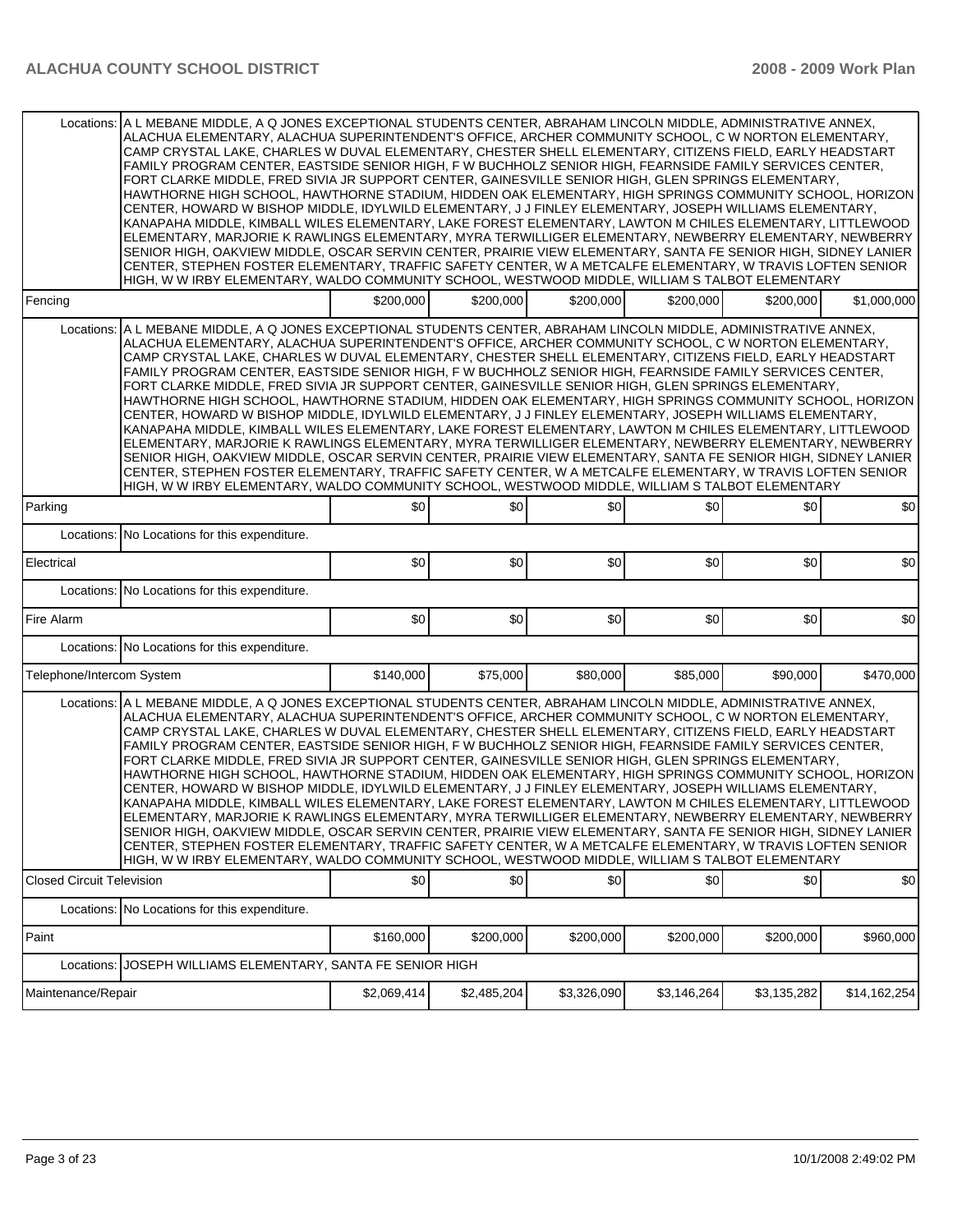| Locations: A L MEBANE MIDDLE, A Q JONES EXCEPTIONAL STUDENTS CENTER, ABRAHAM LINCOLN MIDDLE, ADMINISTRATIVE ANNEX, |              |             |             |             |             |              |
|--------------------------------------------------------------------------------------------------------------------|--------------|-------------|-------------|-------------|-------------|--------------|
| ALACHUA ELEMENTARY, ALACHUA SUPERINTENDENT'S OFFICE, ARCHER COMMUNITY SCHOOL. C W NORTON ELEMENTARY.               |              |             |             |             |             |              |
| CAMP CRYSTAL LAKE, CHARLES W DUVAL ELEMENTARY, CHESTER SHELL ELEMENTARY, CITIZENS FIELD, EARLY HEADSTART           |              |             |             |             |             |              |
| FAMILY PROGRAM CENTER. EASTSIDE SENIOR HIGH. F W BUCHHOLZ SENIOR HIGH. FEARNSIDE FAMILY SERVICES CENTER.           |              |             |             |             |             |              |
| FORT CLARKE MIDDLE, FRED SIVIA JR SUPPORT CENTER, GAINESVILLE SENIOR HIGH, GLEN SPRINGS ELEMENTARY,                |              |             |             |             |             |              |
| HAWTHORNE HIGH SCHOOL, HAWTHORNE STADIUM, HIDDEN OAK ELEMENTARY, HIGH SPRINGS COMMUNITY SCHOOL, HORIZON            |              |             |             |             |             |              |
| CENTER, HOWARD W BISHOP MIDDLE, IDYLWILD ELEMENTARY, J J FINLEY ELEMENTARY, JOSEPH WILLIAMS ELEMENTARY,            |              |             |             |             |             |              |
| KANAPAHA MIDDLE, KIMBALL WILES ELEMENTARY, LAKE FOREST ELEMENTARY, LAWTON M CHILES ELEMENTARY, LITTLEWOOD          |              |             |             |             |             |              |
| ELEMENTARY, MARJORIE K RAWLINGS ELEMENTARY, MYRA TERWILLIGER ELEMENTARY, NEWBERRY ELEMENTARY, NEWBERRY             |              |             |             |             |             |              |
| SENIOR HIGH, OAKVIEW MIDDLE, OSCAR SERVIN CENTER, PRAIRIE VIEW ELEMENTARY, SANTA FE SENIOR HIGH, SIDNEY LANIER     |              |             |             |             |             |              |
| İCENTER, STEPHEN FOSTER ELEMENTARY, TRAFFIC SAFETY CENTER, W A METCALFE ELEMENTARY, W TRAVIS LOFTEN SENIOR         |              |             |             |             |             |              |
| HIGH. W W IRBY ELEMENTARY, WALDO COMMUNITY SCHOOL, WESTWOOD MIDDLE, WILLIAM S TALBOT ELEMENTARY                    |              |             |             |             |             |              |
| Sub Total: I                                                                                                       | \$5,599,414] | \$6,644,327 | \$7,758,891 | \$7,756,131 | \$7,875,282 | \$35,634,045 |

| <b>PECO Maintenance Expenditures</b> | \$2.069.414 | \$2.485.204 | \$3.326.090 | \$3.146.264 | \$3.135.282 | \$14,162,254 |
|--------------------------------------|-------------|-------------|-------------|-------------|-------------|--------------|
| Two Mill Sub Total:                  | \$6,924,978 | \$7.522.894 | \$7,913,730 | \$8,395,058 | \$7,912,733 | \$38,669,393 |

| Other Items                                                                                                                                                                                                                                                                                                                                                                                                                                                                                                                                                                                                                                                                                                                                                                                                                                                                                                                                                                                                                                                                                                                                                                                                                                                                                                                                | $2008 - 2009$<br><b>Actual Budget</b> | $2009 - 2010$<br>Projected | $2010 - 2011$<br>Projected | 2011 - 2012<br>Projected | $2012 - 2013$<br>Projected | Total       |  |  |
|--------------------------------------------------------------------------------------------------------------------------------------------------------------------------------------------------------------------------------------------------------------------------------------------------------------------------------------------------------------------------------------------------------------------------------------------------------------------------------------------------------------------------------------------------------------------------------------------------------------------------------------------------------------------------------------------------------------------------------------------------------------------------------------------------------------------------------------------------------------------------------------------------------------------------------------------------------------------------------------------------------------------------------------------------------------------------------------------------------------------------------------------------------------------------------------------------------------------------------------------------------------------------------------------------------------------------------------------|---------------------------------------|----------------------------|----------------------------|--------------------------|----------------------------|-------------|--|--|
| (B) Minor Maint / Improvement Projects                                                                                                                                                                                                                                                                                                                                                                                                                                                                                                                                                                                                                                                                                                                                                                                                                                                                                                                                                                                                                                                                                                                                                                                                                                                                                                     | \$450,000                             | \$325,000                  | \$730,929                  | \$1,035,191              | \$400,000                  | \$2,941,120 |  |  |
| Locations A L MEBANE MIDDLE, A Q JONES EXCEPTIONAL STUDENTS CENTER, ABRAHAM LINCOLN MIDDLE, ADMINISTRATIVE ANNEX,<br>ALACHUA ELEMENTARY, ALACHUA SUPERINTENDENT'S OFFICE, ARCHER COMMUNITY SCHOOL, C W NORTON ELEMENTARY,<br>CAMP CRYSTAL LAKE, CHARLES W DUVAL ELEMENTARY, CHESTER SHELL ELEMENTARY, CITIZENS FIELD, EARLY HEADSTART<br>FAMILY PROGRAM CENTER, EASTSIDE SENIOR HIGH, F W BUCHHOLZ SENIOR HIGH, FEARNSIDE FAMILY SERVICES CENTER,<br>FORT CLARKE MIDDLE, FRED SIVIA JR SUPPORT CENTER, GAINESVILLE SENIOR HIGH, GLEN SPRINGS ELEMENTARY,<br>HAWTHORNE HIGH SCHOOL. HAWTHORNE STADIUM. HIDDEN OAK ELEMENTARY. HIGH SPRINGS COMMUNITY SCHOOL.<br>HORIZON CENTER, HOWARD W BISHOP MIDDLE, IDYLWILD ELEMENTARY, J J FINLEY ELEMENTARY, JOSEPH WILLIAMS<br>ELEMENTARY, KANAPAHA MIDDLE, KIMBALL WILES ELEMENTARY, LAKE FOREST ELEMENTARY, LAWTON M CHILES<br>ELEMENTARY, LITTLEWOOD ELEMENTARY, MARJORIE K RAWLINGS ELEMENTARY, MYRA TERWILLIGER ELEMENTARY,<br>NEWBERRY ELEMENTARY, NEWBERRY SENIOR HIGH, OAKVIEW MIDDLE, OSCAR SERVIN CENTER, PRAIRIE VIEW<br>ELEMENTARY, SANTA FE SENIOR HIGH, SIDNEY LANIER CENTER, STEPHEN FOSTER ELEMENTARY, TRAFFIC SAFETY CENTER,<br>W A METCALFE ELEMENTARY, W TRAVIS LOFTEN SENIOR HIGH, W W IRBY ELEMENTARY, WALDO COMMUNITY SCHOOL,<br>WESTWOOD MIDDLE, WILLIAM S TALBOT ELEMENTARY |                                       |                            |                            |                          |                            |             |  |  |
| (U) School Concurrency Implemntation /<br>Management                                                                                                                                                                                                                                                                                                                                                                                                                                                                                                                                                                                                                                                                                                                                                                                                                                                                                                                                                                                                                                                                                                                                                                                                                                                                                       | \$65,000                              | \$25,000                   | \$25,000                   | \$25,000                 | \$25,000                   | \$165,000   |  |  |
| Locations A L MEBANE MIDDLE, A Q JONES EXCEPTIONAL STUDENTS CENTER, ABRAHAM LINCOLN MIDDLE, ADMINISTRATIVE ANNEX,<br>ALACHUA ELEMENTARY, ALACHUA SUPERINTENDENT'S OFFICE, ARCHER COMMUNITY SCHOOL, C W NORTON ELEMENTARY,<br>CAMP CRYSTAL LAKE, CHARLES W DUVAL ELEMENTARY, CHESTER SHELL ELEMENTARY, CITIZENS FIELD, EARLY HEADSTART<br>FAMILY PROGRAM CENTER, EASTSIDE SENIOR HIGH, F W BUCHHOLZ SENIOR HIGH, FEARNSIDE FAMILY SERVICES CENTER,<br>FORT CLARKE MIDDLE, FRED SIVIA JR SUPPORT CENTER, GAINESVILLE SENIOR HIGH, GLEN SPRINGS ELEMENTARY,<br>HAWTHORNE HIGH SCHOOL, HAWTHORNE STADIUM, HIDDEN OAK ELEMENTARY, HIGH SPRINGS COMMUNITY SCHOOL,<br>HORIZON CENTER, HOWARD W BISHOP MIDDLE, IDYLWILD ELEMENTARY, J J FINLEY ELEMENTARY, JOSEPH WILLIAMS<br>ELEMENTARY, KANAPAHA MIDDLE, KIMBALL WILES ELEMENTARY, LAKE FOREST ELEMENTARY, LAWTON M CHILES<br>ELEMENTARY. LITTLEWOOD ELEMENTARY. MARJORIE K RAWLINGS ELEMENTARY. MYRA TERWILLIGER ELEMENTARY.<br>NEWBERRY ELEMENTARY, NEWBERRY SENIOR HIGH, OAKVIEW MIDDLE, OSCAR SERVIN CENTER, PRAIRIE VIEW<br>ELEMENTARY, SANTA FE SENIOR HIGH, SIDNEY LANIER CENTER, STEPHEN FOSTER ELEMENTARY, TRAFFIC SAFETY CENTER,<br>W A METCALFE ELEMENTARY, W TRAVIS LOFTEN SENIOR HIGH, W W IRBY ELEMENTARY, WALDO COMMUNITY SCHOOL,<br>WESTWOOD MIDDLE, WILLIAM S TALBOT ELEMENTARY |                                       |                            |                            |                          |                            |             |  |  |
| (P) Relocatable Moves & Renovations                                                                                                                                                                                                                                                                                                                                                                                                                                                                                                                                                                                                                                                                                                                                                                                                                                                                                                                                                                                                                                                                                                                                                                                                                                                                                                        |                                       |                            |                            |                          |                            |             |  |  |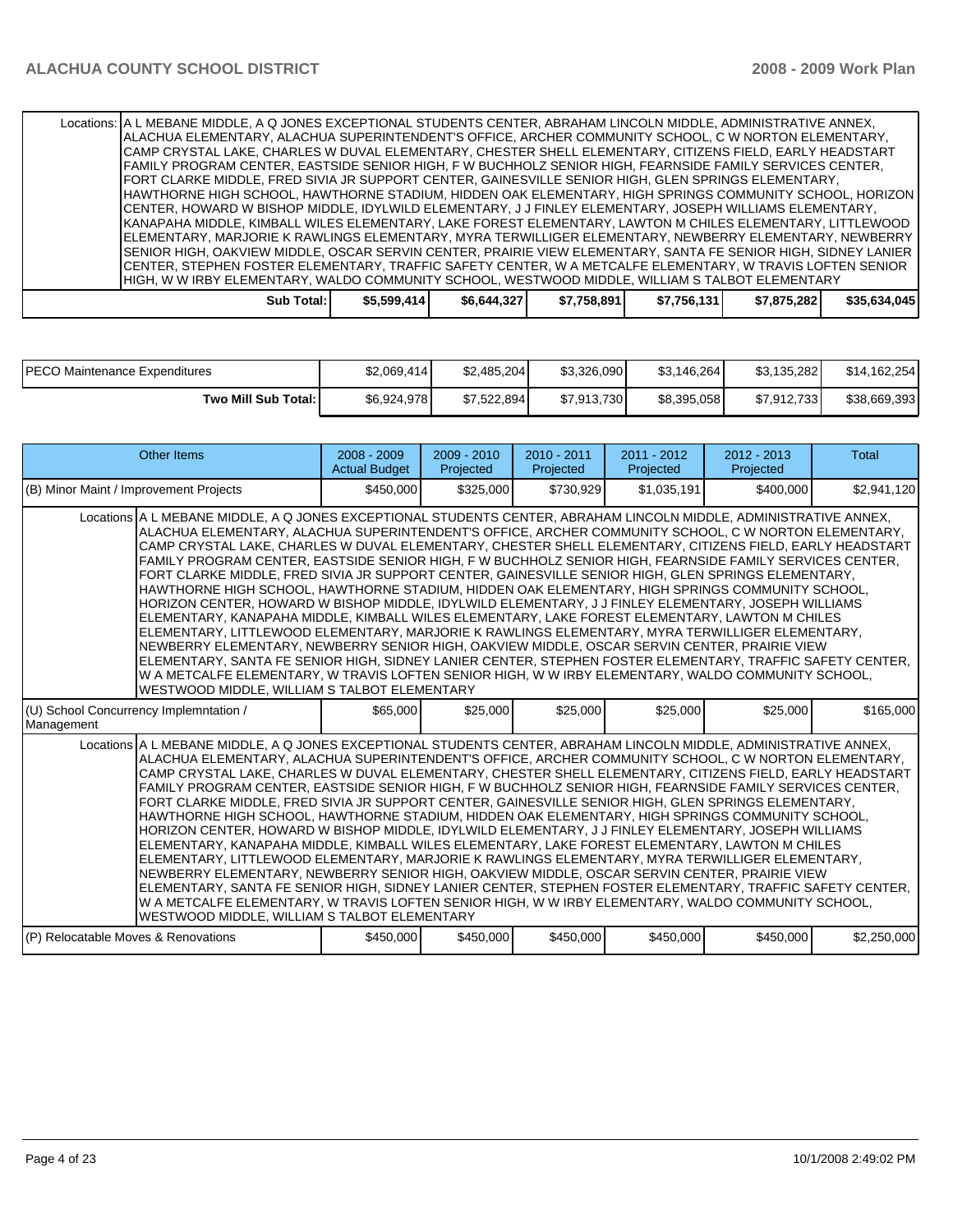|                                                                                                                                                                                                                                                                                                                                                                                                                                                                                                                                                                                                                                                                                                                                                                                                                                                                                                                                                                                                                                                                                                                                                                                                                                                                                                                                            | Locations A L MEBANE MIDDLE, A Q JONES EXCEPTIONAL STUDENTS CENTER, ABRAHAM LINCOLN MIDDLE, ADMINISTRATIVE ANNEX,<br>ALACHUA ELEMENTARY, ALACHUA SUPERINTENDENT'S OFFICE, ARCHER COMMUNITY SCHOOL, C W NORTON ELEMENTARY,<br>CAMP CRYSTAL LAKE, CHARLES W DUVAL ELEMENTARY, CHESTER SHELL ELEMENTARY, CITIZENS FIELD, EARLY HEADSTART<br>FAMILY PROGRAM CENTER, EASTSIDE SENIOR HIGH, F W BUCHHOLZ SENIOR HIGH, FEARNSIDE FAMILY SERVICES CENTER,<br>FORT CLARKE MIDDLE, FRED SIVIA JR SUPPORT CENTER, GAINESVILLE SENIOR HIGH, GLEN SPRINGS ELEMENTARY,<br>HAWTHORNE HIGH SCHOOL, HAWTHORNE STADIUM, HIDDEN OAK ELEMENTARY, HIGH SPRINGS COMMUNITY SCHOOL,<br>HORIZON CENTER, HOWARD W BISHOP MIDDLE, IDYLWILD ELEMENTARY, J J FINLEY ELEMENTARY, JOSEPH WILLIAMS<br>ELEMENTARY, KANAPAHA MIDDLE, KIMBALL WILES ELEMENTARY, LAKE FOREST ELEMENTARY, LAWTON M CHILES<br>ELEMENTARY, LITTLEWOOD ELEMENTARY, MARJORIE K RAWLINGS ELEMENTARY, MYRA TERWILLIGER ELEMENTARY,<br>NEWBERRY ELEMENTARY, NEWBERRY SENIOR HIGH, OAKVIEW MIDDLE, OSCAR SERVIN CENTER, PRAIRIE VIEW                                                                                                                                                                                                                                                                    |           |           |           |           |           |             |  |  |  |  |
|--------------------------------------------------------------------------------------------------------------------------------------------------------------------------------------------------------------------------------------------------------------------------------------------------------------------------------------------------------------------------------------------------------------------------------------------------------------------------------------------------------------------------------------------------------------------------------------------------------------------------------------------------------------------------------------------------------------------------------------------------------------------------------------------------------------------------------------------------------------------------------------------------------------------------------------------------------------------------------------------------------------------------------------------------------------------------------------------------------------------------------------------------------------------------------------------------------------------------------------------------------------------------------------------------------------------------------------------|--------------------------------------------------------------------------------------------------------------------------------------------------------------------------------------------------------------------------------------------------------------------------------------------------------------------------------------------------------------------------------------------------------------------------------------------------------------------------------------------------------------------------------------------------------------------------------------------------------------------------------------------------------------------------------------------------------------------------------------------------------------------------------------------------------------------------------------------------------------------------------------------------------------------------------------------------------------------------------------------------------------------------------------------------------------------------------------------------------------------------------------------------------------------------------------------------------------------------------------------------------------------------------------------------------------------------------------------|-----------|-----------|-----------|-----------|-----------|-------------|--|--|--|--|
|                                                                                                                                                                                                                                                                                                                                                                                                                                                                                                                                                                                                                                                                                                                                                                                                                                                                                                                                                                                                                                                                                                                                                                                                                                                                                                                                            | ELEMENTARY, SANTA FE SENIOR HIGH, SIDNEY LANIER CENTER, STEPHEN FOSTER ELEMENTARY, TRAFFIC SAFETY CENTER,<br>W A METCALFE ELEMENTARY, W TRAVIS LOFTEN SENIOR HIGH, W W IRBY ELEMENTARY, WALDO COMMUNITY SCHOOL,<br>WESTWOOD MIDDLE, WILLIAM S TALBOT ELEMENTARY                                                                                                                                                                                                                                                                                                                                                                                                                                                                                                                                                                                                                                                                                                                                                                                                                                                                                                                                                                                                                                                                            |           |           |           |           |           |             |  |  |  |  |
| (E) Security Projects                                                                                                                                                                                                                                                                                                                                                                                                                                                                                                                                                                                                                                                                                                                                                                                                                                                                                                                                                                                                                                                                                                                                                                                                                                                                                                                      |                                                                                                                                                                                                                                                                                                                                                                                                                                                                                                                                                                                                                                                                                                                                                                                                                                                                                                                                                                                                                                                                                                                                                                                                                                                                                                                                            | \$45,000  | \$50,000  | \$50,000  | \$50,000  | \$50,000  | \$245,000   |  |  |  |  |
|                                                                                                                                                                                                                                                                                                                                                                                                                                                                                                                                                                                                                                                                                                                                                                                                                                                                                                                                                                                                                                                                                                                                                                                                                                                                                                                                            | Locations A L MEBANE MIDDLE, A Q JONES EXCEPTIONAL STUDENTS CENTER, ABRAHAM LINCOLN MIDDLE, ADMINISTRATIVE ANNEX,<br>ALACHUA ELEMENTARY, ALACHUA SUPERINTENDENT'S OFFICE, ARCHER COMMUNITY SCHOOL, C W NORTON ELEMENTARY,<br>CAMP CRYSTAL LAKE, CHARLES W DUVAL ELEMENTARY, CHESTER SHELL ELEMENTARY, CITIZENS FIELD, EARLY HEADSTART<br>FAMILY PROGRAM CENTER, EASTSIDE SENIOR HIGH, F W BUCHHOLZ SENIOR HIGH, FEARNSIDE FAMILY SERVICES CENTER,<br>FORT CLARKE MIDDLE, FRED SIVIA JR SUPPORT CENTER, GAINESVILLE SENIOR HIGH, GLEN SPRINGS ELEMENTARY,<br>HAWTHORNE HIGH SCHOOL, HAWTHORNE STADIUM, HIDDEN OAK ELEMENTARY, HIGH SPRINGS COMMUNITY SCHOOL,<br>HORIZON CENTER, HOWARD W BISHOP MIDDLE, IDYLWILD ELEMENTARY, J J FINLEY ELEMENTARY, JOSEPH WILLIAMS<br>ELEMENTARY, KANAPAHA MIDDLE, KIMBALL WILES ELEMENTARY, LAKE FOREST ELEMENTARY, LAWTON M CHILES<br>ELEMENTARY, LITTLEWOOD ELEMENTARY, MARJORIE K RAWLINGS ELEMENTARY, MYRA TERWILLIGER ELEMENTARY,<br>NEWBERRY ELEMENTARY, NEWBERRY SENIOR HIGH, OAKVIEW MIDDLE, OSCAR SERVIN CENTER, PRAIRIE VIEW<br>ELEMENTARY, SANTA FE SENIOR HIGH, SIDNEY LANIER CENTER, STEPHEN FOSTER ELEMENTARY, TRAFFIC SAFETY CENTER,<br>W A METCALFE ELEMENTARY, W TRAVIS LOFTEN SENIOR HIGH, W W IRBY ELEMENTARY, WALDO COMMUNITY SCHOOL,<br>WESTWOOD MIDDLE, WILLIAM S TALBOT ELEMENTARY |           |           |           |           |           |             |  |  |  |  |
|                                                                                                                                                                                                                                                                                                                                                                                                                                                                                                                                                                                                                                                                                                                                                                                                                                                                                                                                                                                                                                                                                                                                                                                                                                                                                                                                            | (J) Fixed Equipment & Furnishings Replacement                                                                                                                                                                                                                                                                                                                                                                                                                                                                                                                                                                                                                                                                                                                                                                                                                                                                                                                                                                                                                                                                                                                                                                                                                                                                                              | \$75,000  | \$150,000 | \$150,000 | \$150,000 | \$150,000 | \$675,000   |  |  |  |  |
| Locations A L MEBANE MIDDLE, A Q JONES EXCEPTIONAL STUDENTS CENTER, ABRAHAM LINCOLN MIDDLE, ADMINISTRATIVE ANNEX,<br>ALACHUA ELEMENTARY, ALACHUA SUPERINTENDENT'S OFFICE, ARCHER COMMUNITY SCHOOL, C W NORTON ELEMENTARY,<br>CAMP CRYSTAL LAKE, CHARLES W DUVAL ELEMENTARY, CHESTER SHELL ELEMENTARY, CITIZENS FIELD, EARLY HEADSTART<br>FAMILY PROGRAM CENTER, EASTSIDE SENIOR HIGH, F W BUCHHOLZ SENIOR HIGH, FEARNSIDE FAMILY SERVICES CENTER,<br>FORT CLARKE MIDDLE, FRED SIVIA JR SUPPORT CENTER, GAINESVILLE SENIOR HIGH, GLEN SPRINGS ELEMENTARY,<br>HAWTHORNE HIGH SCHOOL, HAWTHORNE STADIUM, HIDDEN OAK ELEMENTARY, HIGH SPRINGS COMMUNITY SCHOOL,<br>HORIZON CENTER, HOWARD W BISHOP MIDDLE, IDYLWILD ELEMENTARY, J J FINLEY ELEMENTARY, JOSEPH WILLIAMS<br>ELEMENTARY, KANAPAHA MIDDLE, KIMBALL WILES ELEMENTARY, LAKE FOREST ELEMENTARY, LAWTON M CHILES<br>ELEMENTARY, LITTLEWOOD ELEMENTARY, MARJORIE K RAWLINGS ELEMENTARY, MYRA TERWILLIGER ELEMENTARY,<br>NEWBERRY ELEMENTARY, NEWBERRY SENIOR HIGH, OAKVIEW MIDDLE, OSCAR SERVIN CENTER, PRAIRIE VIEW<br>ELEMENTARY, SANTA FE SENIOR HIGH, SIDNEY LANIER CENTER, STEPHEN FOSTER ELEMENTARY, TRAFFIC SAFETY CENTER,<br>W A METCALFE ELEMENTARY, W TRAVIS LOFTEN SENIOR HIGH, W W IRBY ELEMENTARY, WALDO COMMUNITY SCHOOL,<br>WESTWOOD MIDDLE, WILLIAM S TALBOT ELEMENTARY |                                                                                                                                                                                                                                                                                                                                                                                                                                                                                                                                                                                                                                                                                                                                                                                                                                                                                                                                                                                                                                                                                                                                                                                                                                                                                                                                            |           |           |           |           |           |             |  |  |  |  |
| (G) Physical Education Enhancements                                                                                                                                                                                                                                                                                                                                                                                                                                                                                                                                                                                                                                                                                                                                                                                                                                                                                                                                                                                                                                                                                                                                                                                                                                                                                                        |                                                                                                                                                                                                                                                                                                                                                                                                                                                                                                                                                                                                                                                                                                                                                                                                                                                                                                                                                                                                                                                                                                                                                                                                                                                                                                                                            | \$100,000 | \$325,000 | \$325,000 | \$325,000 | \$325,000 | \$1.400.000 |  |  |  |  |
|                                                                                                                                                                                                                                                                                                                                                                                                                                                                                                                                                                                                                                                                                                                                                                                                                                                                                                                                                                                                                                                                                                                                                                                                                                                                                                                                            | Locations A L MEBANE MIDDLE, A Q JONES EXCEPTIONAL STUDENTS CENTER, ABRAHAM LINCOLN MIDDLE, ALACHUA ELEMENTARY,<br>ARCHER COMMUNITY SCHOOL, C W NORTON ELEMENTARY, CAMP CRYSTAL LAKE, CHARLES W DUVAL ELEMENTARY,<br>CHESTER SHELL ELEMENTARY, CITIZENS FIELD, EARLY HEADSTART FAMILY PROGRAM CENTER, EASTSIDE SENIOR HIGH, F W<br>BUCHHOLZ SENIOR HIGH, FEARNSIDE FAMILY SERVICES CENTER, FORT CLARKE MIDDLE, GAINESVILLE SENIOR HIGH, GLEN<br>SPRINGS ELEMENTARY, HAWTHORNE HIGH SCHOOL, HAWTHORNE STADIUM, HIDDEN OAK ELEMENTARY, HIGH SPRINGS<br>COMMUNITY SCHOOL, HORIZON CENTER, HOWARD W BISHOP MIDDLE, IDYLWILD ELEMENTARY, J J FINLEY ELEMENTARY,<br>JOSEPH WILLIAMS ELEMENTARY, KANAPAHA MIDDLE, KIMBALL WILES ELEMENTARY, LAKE FOREST ELEMENTARY, LAWTON M<br>CHILES ELEMENTARY, LITTLEWOOD ELEMENTARY, MARJORIE K RAWLINGS ELEMENTARY, MYRA TERWILLIGER ELEMENTARY, .<br>NEWBERRY ELEMENTARY. NEWBERRY SENIOR HIGH. OAKVIEW MIDDLE. PRAIRIE VIEW ELEMENTARY. SANTA FE SENIOR<br>HIGH, SIDNEY LANIER CENTER, STEPHEN FOSTER ELEMENTARY, W A METCALFE ELEMENTARY, W TRAVIS LOFTEN SENIOR<br>HIGH, W W IRBY ELEMENTARY, WALDO COMMUNITY SCHOOL, WESTWOOD MIDDLE, WILLIAM S TALBOT ELEMENTARY                                                                                                                                      |           |           |           |           |           |             |  |  |  |  |
| (V) Vocational Minor Projects                                                                                                                                                                                                                                                                                                                                                                                                                                                                                                                                                                                                                                                                                                                                                                                                                                                                                                                                                                                                                                                                                                                                                                                                                                                                                                              |                                                                                                                                                                                                                                                                                                                                                                                                                                                                                                                                                                                                                                                                                                                                                                                                                                                                                                                                                                                                                                                                                                                                                                                                                                                                                                                                            | \$35,000  | \$100,000 | \$100,000 | \$100,000 | \$100,000 | \$435,000   |  |  |  |  |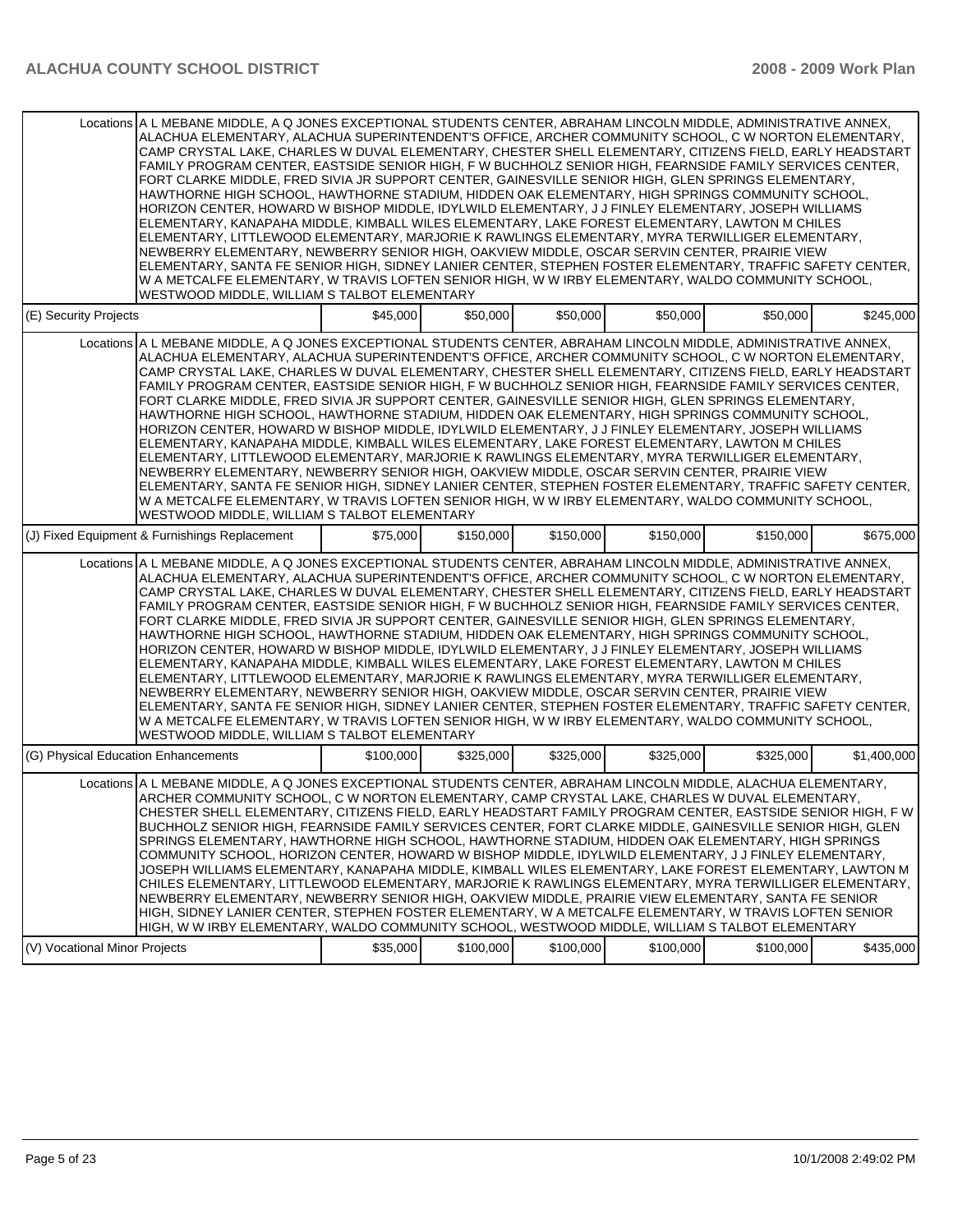| Locations A L MEBANE MIDDLE. A Q JONES EXCEPTIONAL STUDENTS CENTER. ABRAHAM LINCOLN MIDDLE. ADMINISTRATIVE ANNEX.<br>ALACHUA ELEMENTARY, ALACHUA SUPERINTENDENT'S OFFICE, ARCHER COMMUNITY SCHOOL, C W NORTON ELEMENTARY,<br>CAMP CRYSTAL LAKE, CHARLES W DUVAL ELEMENTARY, CHESTER SHELL ELEMENTARY, CITIZENS FIELD, EARLY HEADSTART<br>FAMILY PROGRAM CENTER, EASTSIDE SENIOR HIGH, F W BUCHHOLZ SENIOR HIGH, FEARNSIDE FAMILY SERVICES CENTER,<br>FORT CLARKE MIDDLE, FRED SIVIA JR SUPPORT CENTER, GAINESVILLE SENIOR HIGH, GLEN SPRINGS ELEMENTARY,<br>HAWTHORNE HIGH SCHOOL, HAWTHORNE STADIUM, HIDDEN OAK ELEMENTARY, HIGH SPRINGS COMMUNITY SCHOOL,<br>HORIZON CENTER, HOWARD W BISHOP MIDDLE, IDYLWILD ELEMENTARY, J J FINLEY ELEMENTARY, JOSEPH WILLIAMS<br>ELEMENTARY, KANAPAHA MIDDLE, KIMBALL WILES ELEMENTARY, LAKE FOREST ELEMENTARY, LAWTON M CHILES<br>ELEMENTARY, LITTLEWOOD ELEMENTARY, MARJORIE K RAWLINGS ELEMENTARY, MYRA TERWILLIGER ELEMENTARY,<br>NEWBERRY ELEMENTARY, NEWBERRY SENIOR HIGH, OAKVIEW MIDDLE, OSCAR SERVIN CENTER, PRAIRIE VIEW<br> ELEMENTARY, SANTA FE SENIOR HIGH, SIDNEY LANIER CENTER, STEPHEN FOSTER ELEMENTARY, TRAFFIC SAFETY CENTER,<br>W A METCALFE ELEMENTARY, W TRAVIS LOFTEN SENIOR HIGH, W W IRBY ELEMENTARY, WALDO COMMUNITY SCHOOL,<br>WESTWOOD MIDDLE, WILLIAM S TALBOT ELEMENTARY |             |              |              |              |              |              |  |  |
|---------------------------------------------------------------------------------------------------------------------------------------------------------------------------------------------------------------------------------------------------------------------------------------------------------------------------------------------------------------------------------------------------------------------------------------------------------------------------------------------------------------------------------------------------------------------------------------------------------------------------------------------------------------------------------------------------------------------------------------------------------------------------------------------------------------------------------------------------------------------------------------------------------------------------------------------------------------------------------------------------------------------------------------------------------------------------------------------------------------------------------------------------------------------------------------------------------------------------------------------------------------------------------------------------------------------------------------------|-------------|--------------|--------------|--------------|--------------|--------------|--|--|
| (W) Energy Conservation Program                                                                                                                                                                                                                                                                                                                                                                                                                                                                                                                                                                                                                                                                                                                                                                                                                                                                                                                                                                                                                                                                                                                                                                                                                                                                                                             | \$145,000   | \$150,000    | \$150,000    | \$150,000    | \$150,000    | \$745,000    |  |  |
| Locations A L MEBANE MIDDLE, A Q JONES EXCEPTIONAL STUDENTS CENTER, ABRAHAM LINCOLN MIDDLE, ADMINISTRATIVE ANNEX,<br>ALACHUA ELEMENTARY, ALACHUA SUPERINTENDENT'S OFFICE, ARCHER COMMUNITY SCHOOL, C W NORTON ELEMENTARY,<br>CAMP CRYSTAL LAKE, CHARLES W DUVAL ELEMENTARY, CHESTER SHELL ELEMENTARY, CITIZENS FIELD, EARLY HEADSTART<br>FAMILY PROGRAM CENTER, EASTSIDE SENIOR HIGH, F W BUCHHOLZ SENIOR HIGH, FEARNSIDE FAMILY SERVICES CENTER,<br>FORT CLARKE MIDDLE, FRED SIVIA JR SUPPORT CENTER, GAINESVILLE SENIOR HIGH, GLEN SPRINGS ELEMENTARY,<br>HAWTHORNE HIGH SCHOOL, HAWTHORNE STADIUM, HIDDEN OAK ELEMENTARY, HIGH SPRINGS COMMUNITY SCHOOL,<br>HORIZON CENTER, HOWARD W BISHOP MIDDLE, IDYLWILD ELEMENTARY, J J FINLEY ELEMENTARY, JOSEPH WILLIAMS<br>ELEMENTARY, KANAPAHA MIDDLE, KIMBALL WILES ELEMENTARY, LAKE FOREST ELEMENTARY, LAWTON M CHILES<br>ELEMENTARY, LITTLEWOOD ELEMENTARY, MARJORIE K RAWLINGS ELEMENTARY, MYRA TERWILLIGER ELEMENTARY,<br>NEWBERRY ELEMENTARY, NEWBERRY SENIOR HIGH, OAKVIEW MIDDLE, OSCAR SERVIN CENTER, PRAIRIE VIEW<br>ELEMENTARY, SANTA FE SENIOR HIGH, SIDNEY LANIER CENTER, STEPHEN FOSTER ELEMENTARY, TRAFFIC SAFETY CENTER,<br>W A METCALFE ELEMENTARY, W TRAVIS LOFTEN SENIOR HIGH, W W IRBY ELEMENTARY, WALDO COMMUNITY SCHOOL,<br>WESTWOOD MIDDLE, WILLIAM S TALBOT ELEMENTARY  |             |              |              |              |              |              |  |  |
| (W) Energy Efficiency Upgrades                                                                                                                                                                                                                                                                                                                                                                                                                                                                                                                                                                                                                                                                                                                                                                                                                                                                                                                                                                                                                                                                                                                                                                                                                                                                                                              | \$560,000   | \$500,000    | \$500,000    | \$500,000    | \$500,000    | \$2,560,000  |  |  |
| Locations EASTSIDE SENIOR HIGH, F W BUCHHOLZ SENIOR HIGH, HAWTHORNE HIGH SCHOOL, KANAPAHA MIDDLE, OAKVIEW MIDDLE                                                                                                                                                                                                                                                                                                                                                                                                                                                                                                                                                                                                                                                                                                                                                                                                                                                                                                                                                                                                                                                                                                                                                                                                                            |             |              |              |              |              |              |  |  |
| (G) Middle School Gym Floor Replacement                                                                                                                                                                                                                                                                                                                                                                                                                                                                                                                                                                                                                                                                                                                                                                                                                                                                                                                                                                                                                                                                                                                                                                                                                                                                                                     | \$185,000   | \$0]         | \$0          | \$0          | \$0          | \$185,000    |  |  |
| Locations A L MEBANE MIDDLE, ABRAHAM LINCOLN MIDDLE, FORT CLARKE MIDDLE, HOWARD W BISHOP MIDDLE, KANAPAHA MIDDLE,<br>OAKVIEW MIDDLE, WESTWOOD MIDDLE                                                                                                                                                                                                                                                                                                                                                                                                                                                                                                                                                                                                                                                                                                                                                                                                                                                                                                                                                                                                                                                                                                                                                                                        |             |              |              |              |              |              |  |  |
| (T) School Technology Upgrades                                                                                                                                                                                                                                                                                                                                                                                                                                                                                                                                                                                                                                                                                                                                                                                                                                                                                                                                                                                                                                                                                                                                                                                                                                                                                                              | \$1,000,000 | \$1,000,000  | \$1,000,000  | \$1,000,000  | \$1,000,000  | \$5,000,000  |  |  |
| Locations A L MEBANE MIDDLE, A Q JONES EXCEPTIONAL STUDENTS CENTER, ABRAHAM LINCOLN MIDDLE, ADMINISTRATIVE ANNEX,<br>ALACHUA ELEMENTARY, ALACHUA SUPERINTENDENT'S OFFICE, ARCHER COMMUNITY SCHOOL, C W NORTON ELEMENTARY,<br>CAMP CRYSTAL LAKE, CHARLES W DUVAL ELEMENTARY, CHESTER SHELL ELEMENTARY, CITIZENS FIELD, EARLY HEADSTART<br>FAMILY PROGRAM CENTER, EASTSIDE SENIOR HIGH, F W BUCHHOLZ SENIOR HIGH, FEARNSIDE FAMILY SERVICES CENTER,<br>FORT CLARKE MIDDLE, FRED SIVIA JR SUPPORT CENTER, GAINESVILLE SENIOR HIGH, GLEN SPRINGS ELEMENTARY,<br>HAWTHORNE HIGH SCHOOL, HAWTHORNE STADIUM, HIDDEN OAK ELEMENTARY, HIGH SPRINGS COMMUNITY SCHOOL,<br>HORIZON CENTER, HOWARD W BISHOP MIDDLE, IDYLWILD ELEMENTARY, J J FINLEY ELEMENTARY, JOSEPH WILLIAMS<br>ELEMENTARY, KANAPAHA MIDDLE, KIMBALL WILES ELEMENTARY, LAKE FOREST ELEMENTARY, LAWTON M CHILES<br>ELEMENTARY, LITTLEWOOD ELEMENTARY, MARJORIE K RAWLINGS ELEMENTARY, MYRA TERWILLIGER ELEMENTARY,<br>NEWBERRY ELEMENTARY, NEWBERRY SENIOR HIGH, OAKVIEW MIDDLE, OSCAR SERVIN CENTER, PRAIRIE VIEW<br>ELEMENTARY, SANTA FE SENIOR HIGH, SIDNEY LANIER CENTER, STEPHEN FOSTER ELEMENTARY, TRAFFIC SAFETY CENTER.<br>W A METCALFE ELEMENTARY, W TRAVIS LOFTEN SENIOR HIGH, W W IRBY ELEMENTARY, WALDO COMMUNITY SCHOOL,<br>WESTWOOD MIDDLE, WILLIAM S TALBOT ELEMENTARY  |             |              |              |              |              |              |  |  |
| (Z) Construction Contigency                                                                                                                                                                                                                                                                                                                                                                                                                                                                                                                                                                                                                                                                                                                                                                                                                                                                                                                                                                                                                                                                                                                                                                                                                                                                                                                 | \$284,978   | \$88,771     | \$0          | \$0          | \$22,733     | \$396,482    |  |  |
| Locations FRED SIVIA JR SUPPORT CENTER                                                                                                                                                                                                                                                                                                                                                                                                                                                                                                                                                                                                                                                                                                                                                                                                                                                                                                                                                                                                                                                                                                                                                                                                                                                                                                      |             |              |              |              |              |              |  |  |
| (K) Property Aquisition                                                                                                                                                                                                                                                                                                                                                                                                                                                                                                                                                                                                                                                                                                                                                                                                                                                                                                                                                                                                                                                                                                                                                                                                                                                                                                                     | \$0         | \$200,000    | \$0          | \$0          | \$0          | \$200,000    |  |  |
| Locations ALACHUA SUPERINTENDENT'S OFFICE                                                                                                                                                                                                                                                                                                                                                                                                                                                                                                                                                                                                                                                                                                                                                                                                                                                                                                                                                                                                                                                                                                                                                                                                                                                                                                   |             |              |              |              |              |              |  |  |
| Total:                                                                                                                                                                                                                                                                                                                                                                                                                                                                                                                                                                                                                                                                                                                                                                                                                                                                                                                                                                                                                                                                                                                                                                                                                                                                                                                                      | \$8,994,392 | \$10,008,098 | \$11,239,820 | \$11,541,322 | \$11,048,015 | \$52,831,647 |  |  |

#### **Local Two Mill Expenditure For Maintenance, Repair and Renovation**

Anticipated expenditures expected from local funding sources over the years covered by the current work plan.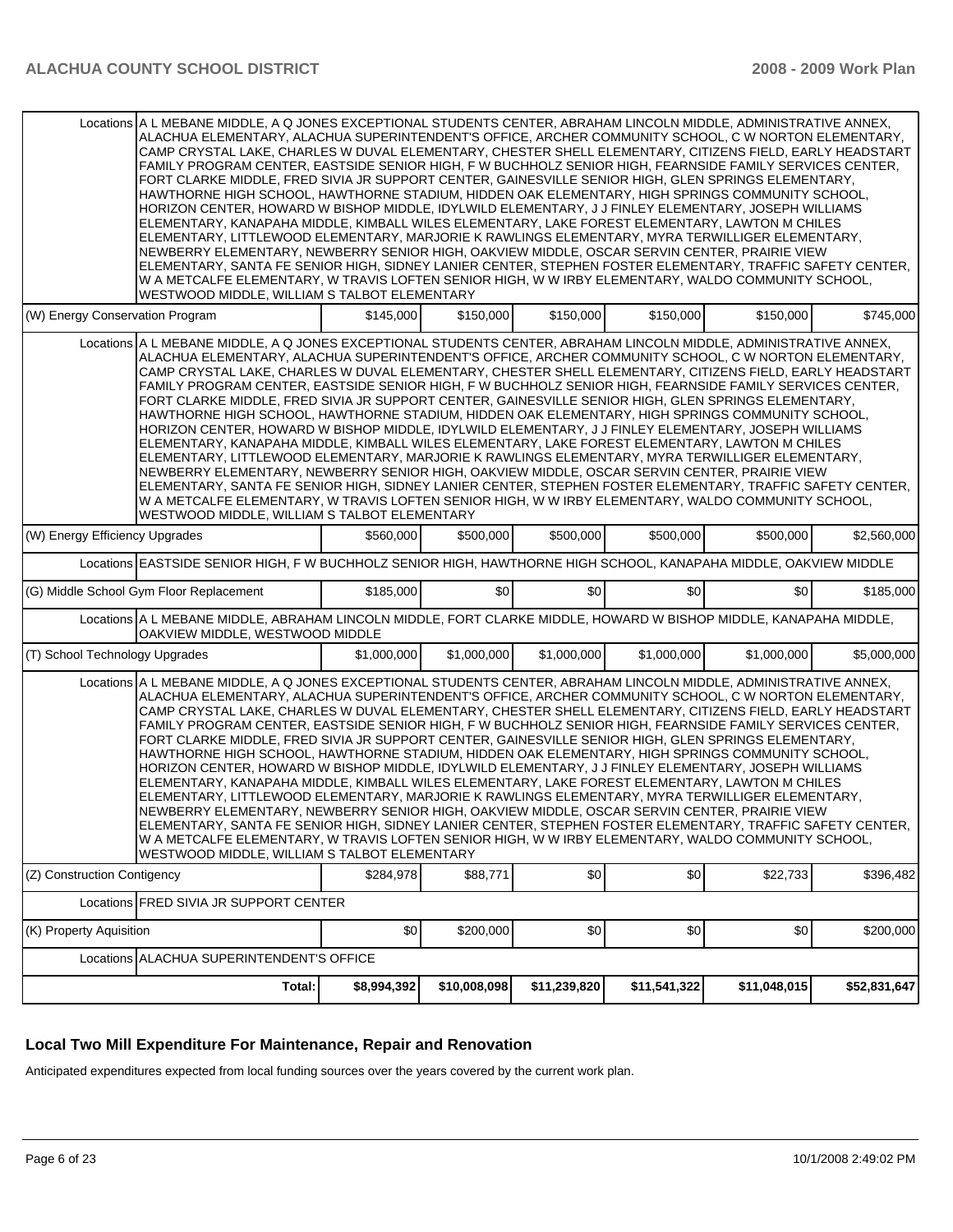| Item                                    | 2008 - 2009<br><b>Actual Budget</b> | $2009 - 2010$<br>Projected | 2010 - 2011<br>Projected | 2011 - 2012<br>Projected | $2012 - 2013$<br>Projected | <b>Total</b> |
|-----------------------------------------|-------------------------------------|----------------------------|--------------------------|--------------------------|----------------------------|--------------|
| Remaining Maint and Repair from 2 Mills | \$6,924,978                         | \$7,522,894                | \$7,913,730              | \$8,395,058              | \$7,912,733                | \$38,669,393 |
| Maintenance/Repair Salaries             | \$4,230,586                         | \$1,800,000                | \$1,800,000              | \$1,800,000              | \$1,800,000                | \$11,430,586 |
| <b>School Bus Purchases</b>             | \$1,400,000                         | \$1,500,000                | \$1,500,000              | \$1,500,000              | \$1,500,000                | \$7,400,000  |
| <b>Other Vehicle Purchases</b>          | \$90,000                            | \$200,000                  | \$200,000                | \$200,000                | \$200,000                  | \$890,000    |
| Capital Outlay Equipment                | \$0                                 | \$0                        | \$0                      | \$0                      | \$0                        | \$0          |
| Rent/Lease Payments                     | \$700,000                           | \$700,000                  | \$700,000                | \$700,000                | \$700,000                  | \$3,500,000  |
| <b>COP Debt Service</b>                 | \$6,152,090                         | \$6,155,150                | \$6,151,525              | \$6,153,656              | \$6,153,920                | \$30,766,341 |
| Rent/Lease Relocatables                 | \$0                                 | \$0                        | \$0                      | \$0                      | \$0                        | \$0          |
| <b>Environmental Problems</b>           | \$50,000                            | \$50,000                   | \$50,000                 | \$50,000                 | \$50,000                   | \$250,000    |
| ls.1011.14 Debt Service                 | \$0                                 | \$0                        | \$0                      | \$0                      | \$0                        | \$0          |
| Special Facilities Account              | \$0                                 | \$0                        | \$0                      | \$0                      | \$0                        | \$0          |
| QZAB Payment                            | \$235,240                           | \$235,240                  | \$235,240                | \$0                      | \$0                        | \$705,720    |
| <b>Food Service Equipment</b>           | \$150,000                           | \$150,000                  | \$150,000                | \$150,000                | \$150,000                  | \$750,000    |
| I\$65 Per Student Transfer              | \$1,800,000                         | \$0                        | \$0                      | \$0                      | \$0                        | \$1,800,000  |
| <b>Local Expenditure Totals:</b>        | \$21,732,894                        | \$18,313,284               | \$18,700,495             | \$18,948,714             | \$18,466,653               | \$96,162,040 |

# **Revenue**

#### **2 Mill Revenue Source**

Schedule of Estimated Capital Outlay Revenue from each currently approved source which is estimated to be available for expenditures on the projects included in the tentative district facilities work program. All amounts are NET after considering carryover balances, interest earned, new COP's, 1011.14 and 1011.15 loans, etc. Districts cannot use 2-Mill funds for salaries except for those explicitly associated with maintenance/repair projects. (1011.71 (5), F.S.)

| Item                                                                             | Fund | $2008 - 2009$<br><b>Actual Value</b> | $2009 - 2010$<br>Projected | $2010 - 2011$<br>Projected | $2011 - 2012$<br>Projected | $2012 - 2013$<br>Projected | Total            |
|----------------------------------------------------------------------------------|------|--------------------------------------|----------------------------|----------------------------|----------------------------|----------------------------|------------------|
| (1) Non-exempt property<br>lassessed valuation                                   |      | \$13,788,423,372                     | \$14,092,301,149           | \$15,007,144,988           | \$16,142,702,358           | \$17,452,796,551           | \$76,483,368,418 |
| (2) The Millege projected for<br>discretionary capital outlay per<br>ls.1011.71  |      | 1.75                                 | 1.75 I                     | 1.75                       | 1.75                       | 1.75                       |                  |
| $(3)$ Full value of the 2-Mill<br>discretionary capital outlay per<br>ls.1011.71 |      | \$22,923,254                         | \$23,428,451               | \$24,949,379               | \$26,837,243               | \$29,015,274               | \$127,153,601    |
| (4) Value of the portion of the 2-<br>Mills ACTUALLY levied                      | 370  | \$22,923,254                         | \$23,428,451               | \$24,949,379               | \$26,837,243               | \$29,015,274               | \$127,153,601    |
| $(5)$ Difference of lines $(3)$ and $(4)$                                        |      | \$0                                  | \$0                        | \$0                        | \$0                        | \$0                        | \$0              |

## **PECO Revenue Source**

The figure in the row designated "PECO Maintenance" will be subtracted from funds available for new construction because PECO maintenance dollars cannot be used for new construction.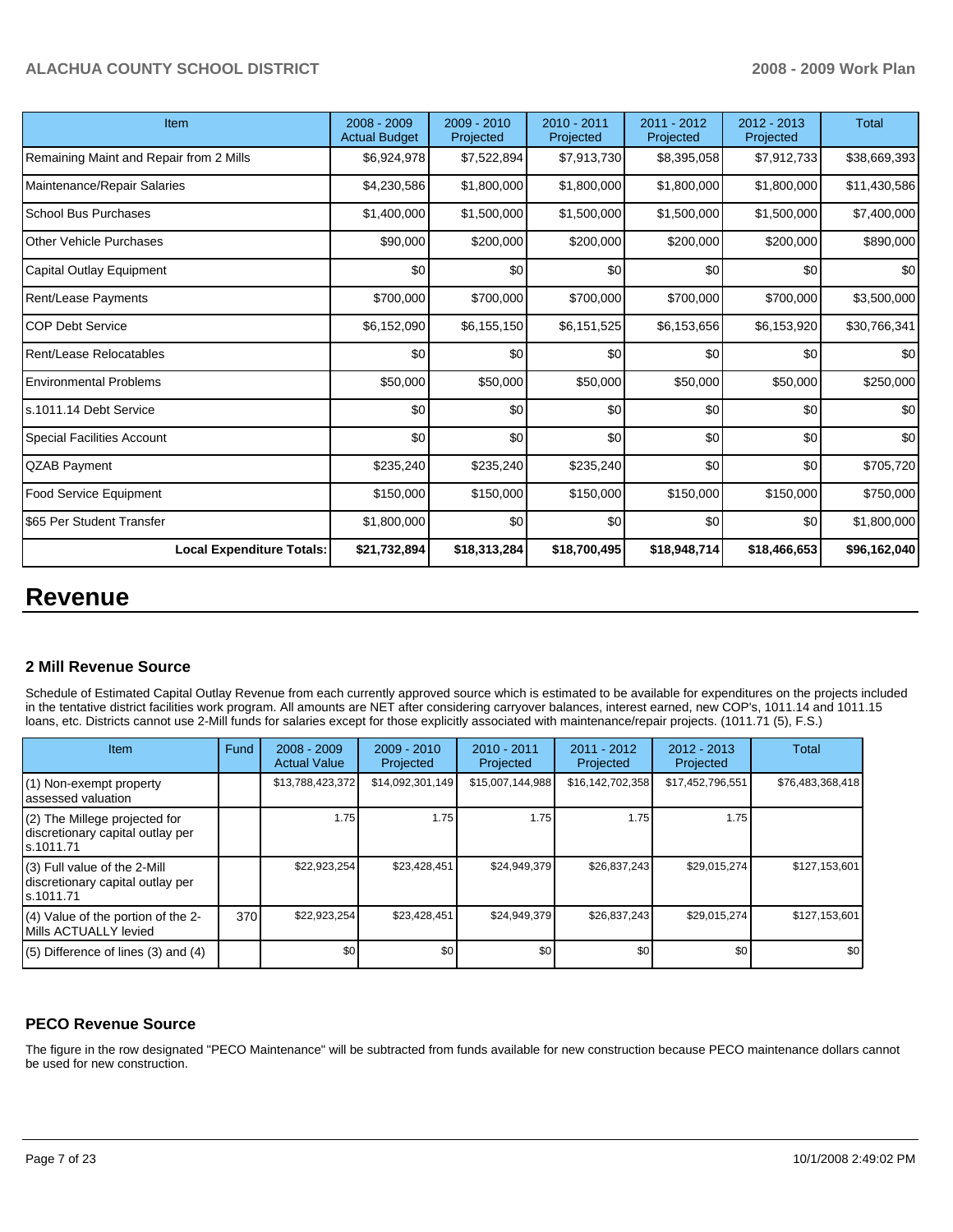| Item                          | Fund | $2008 - 2009$<br><b>Actual Budget</b> | $2009 - 2010$<br>Projected | $2010 - 2011$<br>Projected | 2011 - 2012<br>Projected | $2012 - 2013$<br>Projected | Total        |
|-------------------------------|------|---------------------------------------|----------------------------|----------------------------|--------------------------|----------------------------|--------------|
| PECO New Construction         | 340  | \$604.807                             | \$0 <sub>1</sub>           | \$136.283                  | \$416.638                | \$166.546                  | \$1,324,274  |
| PECO Maintenance Expenditures |      | \$2,069,414                           | \$2,485,204                | \$3,326,090                | \$3,146,264              | \$3,135,282                | \$14,162,254 |
|                               |      | \$2,674,221                           | \$2,485,204                | \$3,462,373                | \$3,562,902              | \$3,301,828                | \$15,486,528 |

# **CO & DS Revenue Source**

Revenue from Capital Outlay and Debt Service funds.

| <b>Item</b>                                        | Fund | $2008 - 2009$<br><b>Actual Budget</b> | $2009 - 2010$<br>Projected | $2010 - 2011$<br>Projected | 2011 - 2012<br>Projected | $2012 - 2013$<br>Projected | Total     |
|----------------------------------------------------|------|---------------------------------------|----------------------------|----------------------------|--------------------------|----------------------------|-----------|
| ICO & DS Cash Flow-through<br><b>I</b> Distributed | 360  | \$160.332                             | \$160.332                  | \$160.332                  | \$160.332                | \$160.332                  | \$801,660 |
| ICO & DS Interest on<br>Undistributed CO           | 360  | \$24,501                              | \$24,501                   | \$24,501                   | \$24.501                 | \$24.501                   | \$122,505 |
|                                                    |      | \$184,833                             | \$184.833                  | \$184.833                  | \$184,833                | \$184,833                  | \$924,165 |

#### **Fair Share Revenue Source**

All legally binding commitments for proportionate fair-share mitigation for impacts on public school facilities must be included in the 5-year district work program.

Nothing reported for this section.

#### **Sales Surtax Referendum**

Specific information about any referendum for a 1-cent or ½-cent surtax referendum during the previous year.

No **Did the school district hold a surtax referendum during the past fiscal year 2007 - 2008?**

## **Additional Revenue Source**

Any additional revenue sources

| <b>Item</b>                                                                                            | $2008 - 2009$<br><b>Actual Value</b> | $2009 - 2010$<br>Projected | $2010 - 2011$<br>Projected | 2011 - 2012<br>Projected | $2012 - 2013$<br>Projected | Total            |
|--------------------------------------------------------------------------------------------------------|--------------------------------------|----------------------------|----------------------------|--------------------------|----------------------------|------------------|
| Proceeds from a s.1011.14/15 F.S. Loans                                                                | \$0                                  | \$0 <sub>1</sub>           | \$0                        | \$0                      | \$0                        | \$0 <sub>1</sub> |
| District Bonds - Voted local bond<br>referendum proceeds per s.9, Art VII<br><b>State Constitution</b> | \$0                                  | \$0                        | \$0                        | \$0                      | \$0                        | \$0 <sub>1</sub> |
| Proceeds from Special Act Bonds                                                                        | \$0                                  | \$0                        | \$0                        | \$0                      | \$0                        | \$0              |
| <b>IEstimated Revenue from CO &amp; DS Bond</b><br><b>Sale</b>                                         | \$0                                  | \$0                        | \$0                        | \$0                      | \$0                        | \$0              |
| Proceeds from Voted Capital<br>Improvements millage                                                    | \$0                                  | \$0                        | \$0                        | \$0                      | \$0                        | \$0              |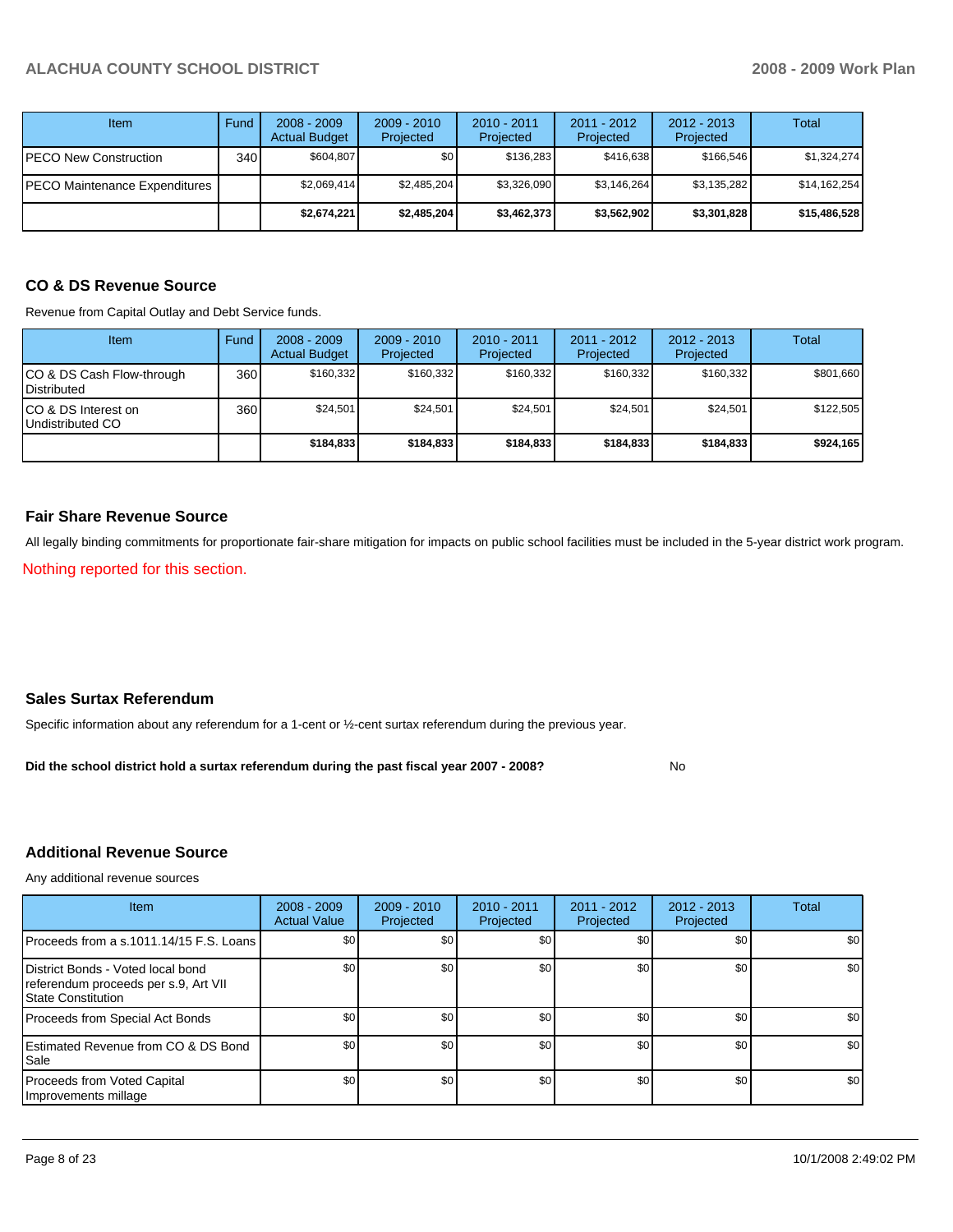| Other Revenue for Other Capital Projects                                            | \$0         | \$0          | \$0          | \$0         | \$0         | \$0          |
|-------------------------------------------------------------------------------------|-------------|--------------|--------------|-------------|-------------|--------------|
| Proceeds from 1/2 cent sales surtax<br>authorized by school board                   | \$0         | \$0          | \$0          | \$0         | \$0         | \$0          |
| Proceeds from local governmental<br>infrastructure sales surtax                     | \$0         | \$0          | \$0          | \$0         | \$0         | \$0          |
| Proceeds from Certificates of<br>Participation (COP's) Sale                         | \$0         | \$25,000,000 | \$17,500,000 | \$0         | \$0         | \$42,500,000 |
| Classrooms First Bond proceeds amount<br>authorized in FY 1997-98                   | \$0         | \$0          | \$0          | \$0         | \$0         | \$0          |
| Classrooms for Kids                                                                 | \$0         | \$0          | \$0          | \$0         | \$0         | \$0          |
| <b>District Equity Recognition</b>                                                  | \$0         | \$0          | \$0          | \$0         | \$0         | \$0          |
| <b>Federal Grants</b>                                                               | \$0         | \$0          | \$0          | \$0         | \$0         | \$0          |
| Proportionate share mitigation (actual<br>cash revenue only, not in kind donations) | \$0         | \$0          | \$0          | \$0         | \$0         | \$0          |
| Impact fees received                                                                | \$0         | \$0          | \$0          | \$0         | \$0         | \$0          |
| Private donations                                                                   | \$0         | \$0          | \$0          | \$0         | \$0         | \$0          |
| Grants from local governments or not-for-<br>profit organizations                   | \$0         | \$0          | \$0          | \$0         | \$0         | \$0          |
| Interest, Including Profit On Investment                                            | \$1,200,000 | \$1,200,000  | \$1,200,000  | \$1,200,000 | \$1,200,000 | \$6,000,000  |
| Revenue from Bonds pledging proceeds<br>from 1 cent or 1/2 cent Sales Surtax        | \$0         | \$0          | \$0          | \$0         | \$0         | \$0          |
| <b>Fund Balance Carried Forward</b>                                                 | \$0         | \$0          | \$0          | \$0         | \$0         | \$0          |
| Obligated Fund Balance Carried Forward                                              | \$0         | \$0          | \$0          | \$0         | \$0         | \$0          |
| <b>Special Facilities Account</b>                                                   | \$0         | \$0          | \$0          | \$0         | \$0         | \$0          |
| One Cent - 1/2 Cent Sales Surtax Debt<br>Service                                    | \$0         | \$0          | \$0          | \$0         | \$0         | \$0          |
| <b>Transfer from Food Service Fund</b>                                              | \$150,000   | \$150,000    | \$150,000    | \$150,000   | \$150,000   | \$750,000    |
| <b>Subtotal</b>                                                                     | \$1,350,000 | \$26,350,000 | \$18,850,000 | \$1,350,000 | \$1,350,000 | \$49,250,000 |

# **Total Revenue Summary**

| <b>Item Name</b>                                               | $2008 - 2009$<br><b>Budget</b> | $2009 - 2010$<br>Projected | $2010 - 2011$<br>Projected | $2011 - 2012$<br>Projected | $2012 - 2013$<br>Projected | <b>Five Year Total</b> |
|----------------------------------------------------------------|--------------------------------|----------------------------|----------------------------|----------------------------|----------------------------|------------------------|
| Local Two Mill Discretionary Capital<br>Outlay Revenue         | \$22,923,254                   | \$23,428,451               | \$24,949,379               | \$26,837,243               | \$29,015,274               | \$127,153,601          |
| IPECO and 2 Mill Maint and Other 2 Mill<br><b>Expenditures</b> | (S21,732,894)                  | (\$18,313,284)             | (\$18,700,495)             | (\$18,948,714)             | (\$18,466,653)             | (\$96,162,040)         |
| IPECO Maintenance Revenue                                      | \$2.069.414                    | \$2.485.204                | \$3.326.090                | \$3.146.264                | \$3,135,282                | \$14,162,254           |
| <b>Available 2 Mill for New Construction</b>                   | \$1,190,360                    | \$5,115,167                | \$6,248,884                | \$7,888,529                | \$10,548,621               | \$30,991,561           |

| Item Name        | 2008 - 2009<br><b>Budget</b> | $2009 - 2010$<br>Projected | $2010 - 2011$<br>Projected | 2011 - 2012<br>Projected | $2012 - 2013$<br>Projected | <b>Five Year Total</b> |
|------------------|------------------------------|----------------------------|----------------------------|--------------------------|----------------------------|------------------------|
| ICO & DS Revenue | \$184.833                    | \$184.833                  | \$184.833                  | \$184.833                | \$184.833                  | \$924,165              |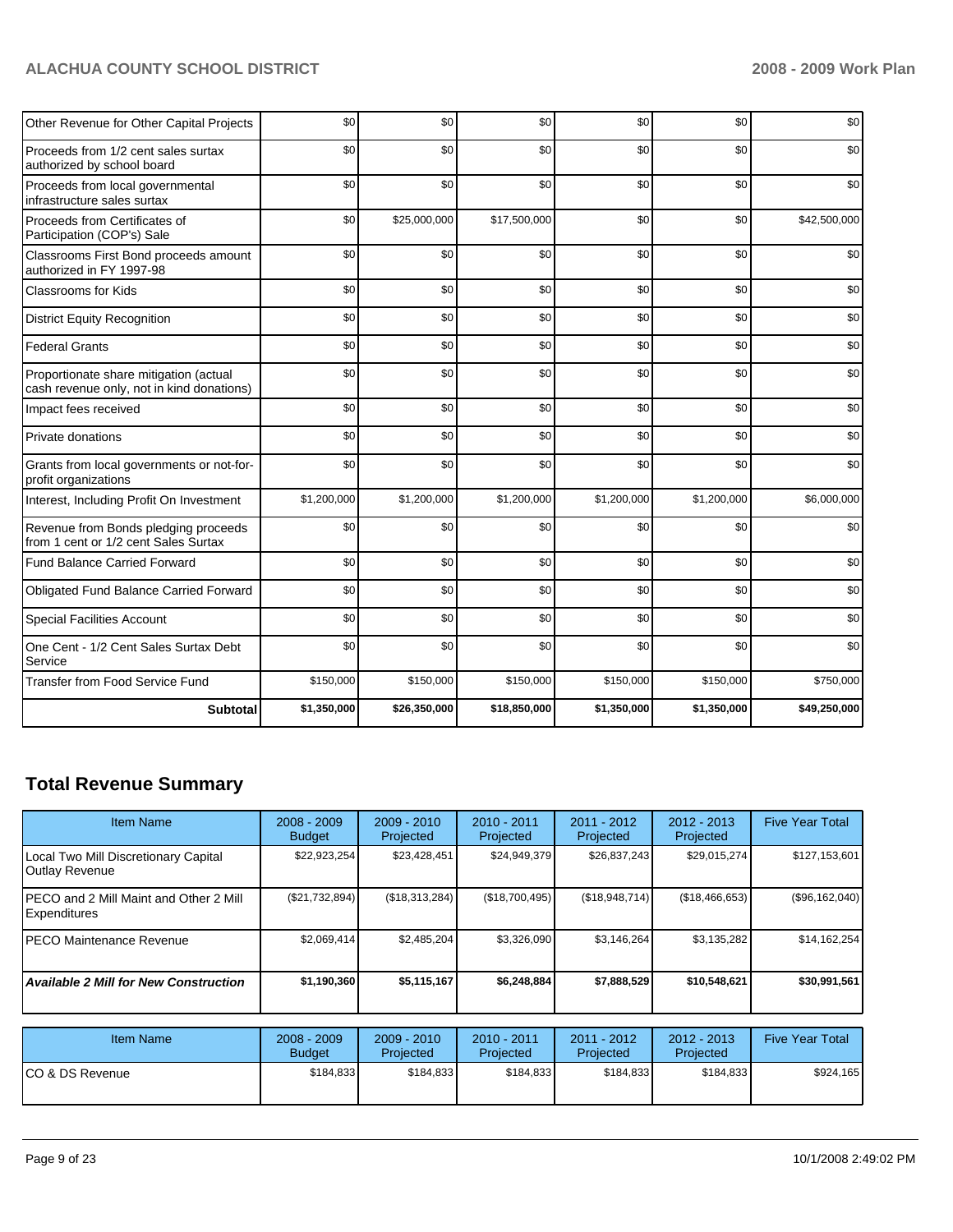| IPECO New Construction Revenue  | \$604,807   | \$0          | \$136,283    | \$416,638   | \$166,546    | \$1,324,274  |
|---------------------------------|-------------|--------------|--------------|-------------|--------------|--------------|
|                                 |             |              |              |             |              |              |
| Other/Additional Revenue        | \$1,350,000 | \$26,350,000 | \$18,850,000 | \$1,350,000 | \$1,350,000  | \$49,250,000 |
| <b>Total Additional Revenue</b> | \$2,139,640 | \$26,534,833 | \$19,171,116 | \$1,951,471 | \$1,701,379  | \$51,498,439 |
| <b>Total Available Revenue</b>  | \$3,330,000 | \$31,650,000 | \$25,420,000 | \$9,840,000 | \$12,250,000 | \$82,490,000 |

# **Project Schedules**

# **Capacity Project Schedules**

A schedule of capital outlay projects necessary to ensure the availability of satisfactory classrooms for the projected student enrollment in K-12 programs.

| <b>Project Description</b>           | Location                              |                          | 2008 - 2009 | 2009 - 2010  | 2010 - 2011  | 2011 - 2012 | 2012 - 2013 | <b>Total</b>     | Funded |
|--------------------------------------|---------------------------------------|--------------------------|-------------|--------------|--------------|-------------|-------------|------------------|--------|
| New Elementary<br>"F" (West Urban)   | Location not<br>specified             | Planned<br>Cost:         | \$0         | \$25,000,000 | \$0          | \$0         | \$0         | \$25,000,000 Yes |        |
|                                      |                                       | <b>Student Stations:</b> | $\mathbf 0$ | 773          | $\mathbf 0$  | $\mathbf 0$ | $\mathbf 0$ | 773              |        |
|                                      |                                       | <b>Total Classrooms:</b> |             | 42           | $\mathbf 0$  | $\mathbf 0$ | 0           | 42               |        |
|                                      |                                       | Gross Sq Ft:             | $\mathbf 0$ | 116,072      | $\mathbf 0$  | $\mathbf 0$ | $\mathbf 0$ | 116,072          |        |
| New Elementary<br>"G" (High Springs) | Location not<br>specified             | Planned<br>Cost:         | \$0         | \$0          | \$17,500,000 | \$0         | \$0         | \$17,500,000 Yes |        |
|                                      | <b>Student Stations:</b>              |                          | $\mathbf 0$ | 0            | 378          | $\mathbf 0$ | $\mathbf 0$ | 378              |        |
|                                      | <b>Total Classrooms:</b>              |                          | $\mathbf 0$ | $\mathbf{0}$ | 20           | $\mathbf 0$ | $\mathbf 0$ | 20               |        |
|                                      |                                       | Gross Sq Ft:             |             | 0            | 83,998       | $\mathbf 0$ | $\mathbf 0$ | 83,998           |        |
| New Classroom<br><b>Building</b>     | <b>SANTA FE SENIOR</b><br><b>HIGH</b> | Planned<br>Cost:         | \$0         | \$4,500,000  | \$0          | \$0         | \$0         | \$4,500,000 Yes  |        |
|                                      |                                       | <b>Student Stations:</b> | $\mathbf 0$ | 250          | $\mathbf 0$  | $\mathbf 0$ | $\mathbf 0$ | 250              |        |
|                                      |                                       | <b>Total Classrooms:</b> | $\mathbf 0$ | 10           | $\mathbf 0$  | $\mathbf 0$ | $\mathbf 0$ | 10               |        |
|                                      |                                       | Gross Sq Ft:             | $\mathbf 0$ | 13,500       | $\mathbf 0$  | $\mathbf 0$ | $\mathbf 0$ | 13,500           |        |
|                                      |                                       | <b>Planned Cost:</b>     | \$0         | \$29,500,000 | \$17,500,000 | \$0         | \$0         | \$47,000,000     |        |
|                                      |                                       | <b>Student Stations:</b> | $\bf{0}$    | 1,023        | 378          | $\mathbf 0$ | $\bf{0}$    | 1,401            |        |
|                                      |                                       | <b>Total Classrooms:</b> | $\bf{0}$    | 52           | 20           | $\mathbf 0$ | $\bf{0}$    | 72               |        |
|                                      |                                       | Gross Sq Ft:             | $\pmb{0}$   | 129,572      | 83,998       | $\bf{0}$    | $\mathbf 0$ | 213,570          |        |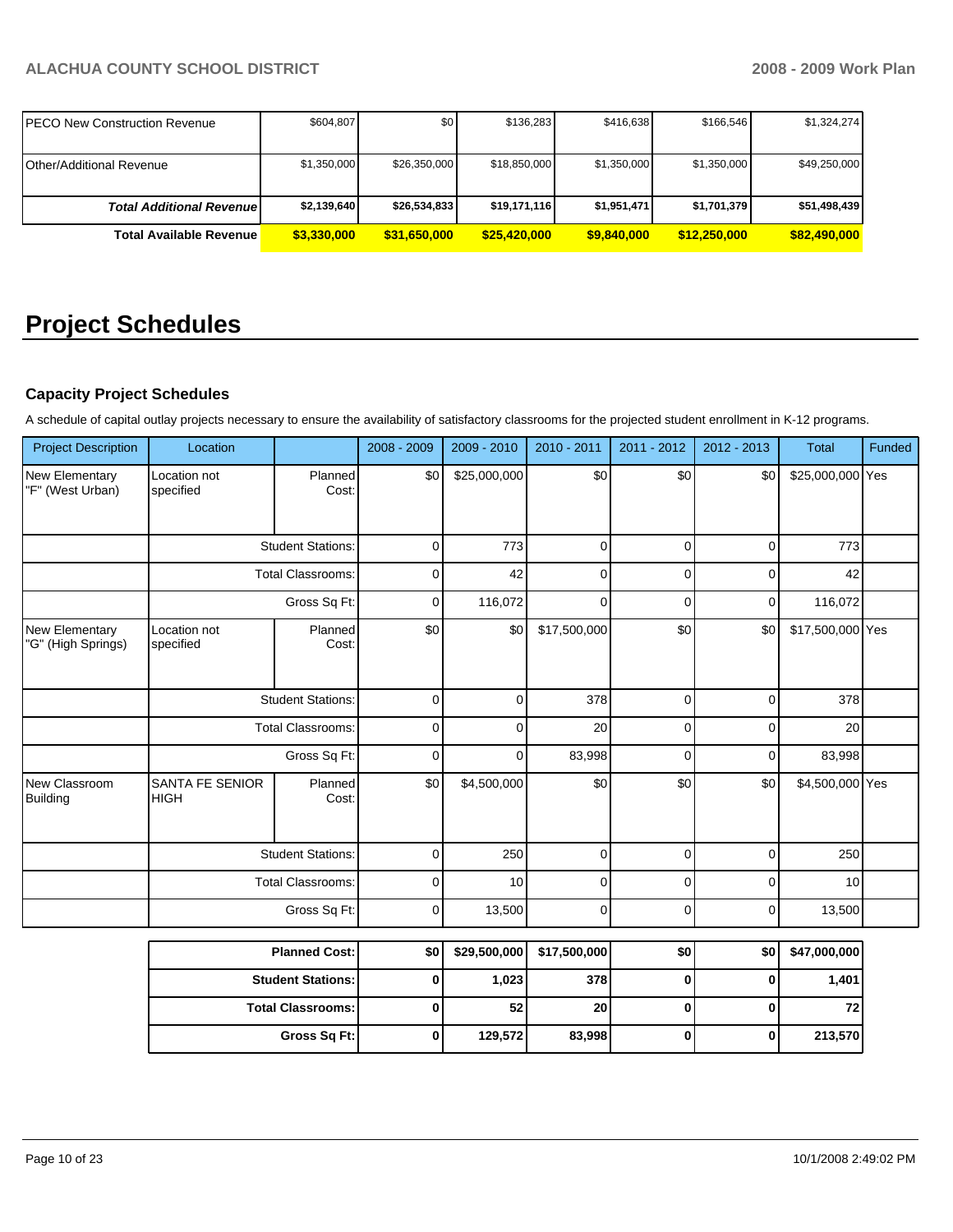#### **Other Project Schedules**

Major renovations, remodeling, and additions of capital outlay projects that do not add capacity to schools.

| <b>Project Description</b>                                                 | Location                                       | 2008 - 2009<br><b>Actual Budget</b> | 2009 - 2010<br>Projected | $2010 - 2011$<br>Projected | 2011 - 2012<br>Projected | $2012 - 2013$<br>Projected | <b>Total</b>    | Funded |
|----------------------------------------------------------------------------|------------------------------------------------|-------------------------------------|--------------------------|----------------------------|--------------------------|----------------------------|-----------------|--------|
| Remodel Classrooms Bldg. 1<br>(Phase I, II & III)                          | <b>ALACHUA ELEMENTARY</b>                      | \$0                                 | \$0                      | \$0                        | \$0                      | \$4,700,000                | \$4,700,000 Yes |        |
| New Food Service Building                                                  | <b>NEWBERRY</b><br><b>ELEMENTARY</b>           | \$0                                 | \$0                      | \$0                        | \$4,000,000              | \$0                        | \$4,000,000 Yes |        |
| New Food Service                                                           | <b>WALDO COMMUNITY</b><br><b>SCHOOL</b>        | \$0                                 | \$0                      | \$0                        | \$0                      | \$3,800,000                | \$3,800,000 Yes |        |
| Renovate Media - Bldg. 1<br>(Phase I)                                      | <b>HIGH SPRINGS</b><br><b>COMMUNITY SCHOOL</b> | \$0                                 | \$650,000                | \$0                        | \$0                      | \$0                        | \$650,000 Yes   |        |
| Renovate 3 Science<br>Classrooms                                           | <b>ABRAHAM LINCOLN</b><br><b>MIDDLE</b>        | \$650,000                           | \$0                      | \$0                        | \$0                      | \$0                        | \$650,000 Yes   |        |
| Renovate Science Bldgs. 10-13 WESTWOOD MIDDLE                              |                                                | \$0                                 | \$1,500,000              | \$0                        | \$0                      | \$0                        | \$1,500,000 Yes |        |
| Remodel Bldg. 9 for Media                                                  | <b>SIDNEY LANIER</b><br><b>CENTER</b>          | \$0                                 | \$0                      | \$600,000                  | \$0                      | \$0                        | \$600,000 Yes   |        |
| ELEMENTARY SCHOOL "F"<br><b>Property Acquisition &amp; Design</b>          | Location not specified                         | \$380,000                           | \$0                      | \$0                        | \$0                      | \$0                        | \$380,000 Yes   |        |
| New Student Services Building                                              | <b>WESTWOOD MIDDLE</b>                         | \$2,300,000                         | \$0                      | \$0                        | \$0                      | \$0                        | \$2,300,000 Yes |        |
| Renovate Cafeteria                                                         | <b>IDYLWILD ELEMENTARY</b>                     | \$0                                 | \$0                      | \$0                        | \$350,000                | \$0                        | \$350,000 Yes   |        |
| New Media Center                                                           | <b>W TRAVIS LOFTEN</b><br><b>SENIOR HIGH</b>   | \$0                                 | \$0                      | \$0                        | \$1,500,000              | \$0                        | \$1,500,000 Yes |        |
| Renovate Classrooms - Bldgs.<br>2, 3, 5-7, 9-11, 13, 14, 17, 20,<br>22, 23 | <b>HOWARD W BISHOP</b><br><b>MIDDLE</b>        | \$0                                 | \$0                      | \$0                        | \$0                      | \$3,750,000                | \$3,750,000 Yes |        |
|                                                                            |                                                | \$3,330,000                         | \$2,150,000              | \$600,000                  | \$5,850,000              | \$12,250,000               | \$24,180,000    |        |

## **Additional Project Schedules**

Any projects that are not identified in the last approved educational plant survey.

| <b>Project Description</b>       | Location                             | <b>Num</b>      | $2008 - 2009$<br>Classroom   Actual Budget | $2009 - 2010$<br>Projected | 2010 - 2011<br>Projected | $2011 - 2012$<br>Projected | $2012 - 2013$<br>Projected | Total           | <b>Funded</b> |
|----------------------------------|--------------------------------------|-----------------|--------------------------------------------|----------------------------|--------------------------|----------------------------|----------------------------|-----------------|---------------|
| New Classroom<br><b>Building</b> | <b>IFORT CLARKE</b><br><b>MIDDLE</b> | 12              | \$0                                        | \$0                        | \$0                      | \$3,990,000                | \$0                        | \$3,990,000 Yes |               |
| New Science Lab<br>Building      | <b>IF W BUCHHOLZ</b><br>ISENIOR HIGH |                 | \$0                                        | \$0                        | \$7,320,000              | \$0                        | \$0                        | \$7,320,000 Yes |               |
|                                  |                                      | 20 <sub>1</sub> | \$0                                        | \$0                        | \$7,320,000              | \$3,990,000                | \$0                        | \$11,310,000    |               |

## **Non Funded Growth Management Project Schedules**

Schedule indicating which projects, due to planned development, that CANNOT be funded from current revenues projected over the next five years.

| <b>Project Description</b>        | $2008 - 2009$<br><b>Actual Budget</b> | $2009 - 2010$<br>Projected | $2010 - 2011$<br>Projected | $2011 - 2012$<br>Projected | 2012 - 2013<br>Projected | Total | Funded |
|-----------------------------------|---------------------------------------|----------------------------|----------------------------|----------------------------|--------------------------|-------|--------|
| Project description not specified | \$0                                   | \$0 <sub>l</sub>           | \$0                        | \$0I                       | \$0                      |       | \$0 No |
|                                   | \$0                                   | \$0                        | \$0                        | \$0                        | \$0                      | \$0   |        |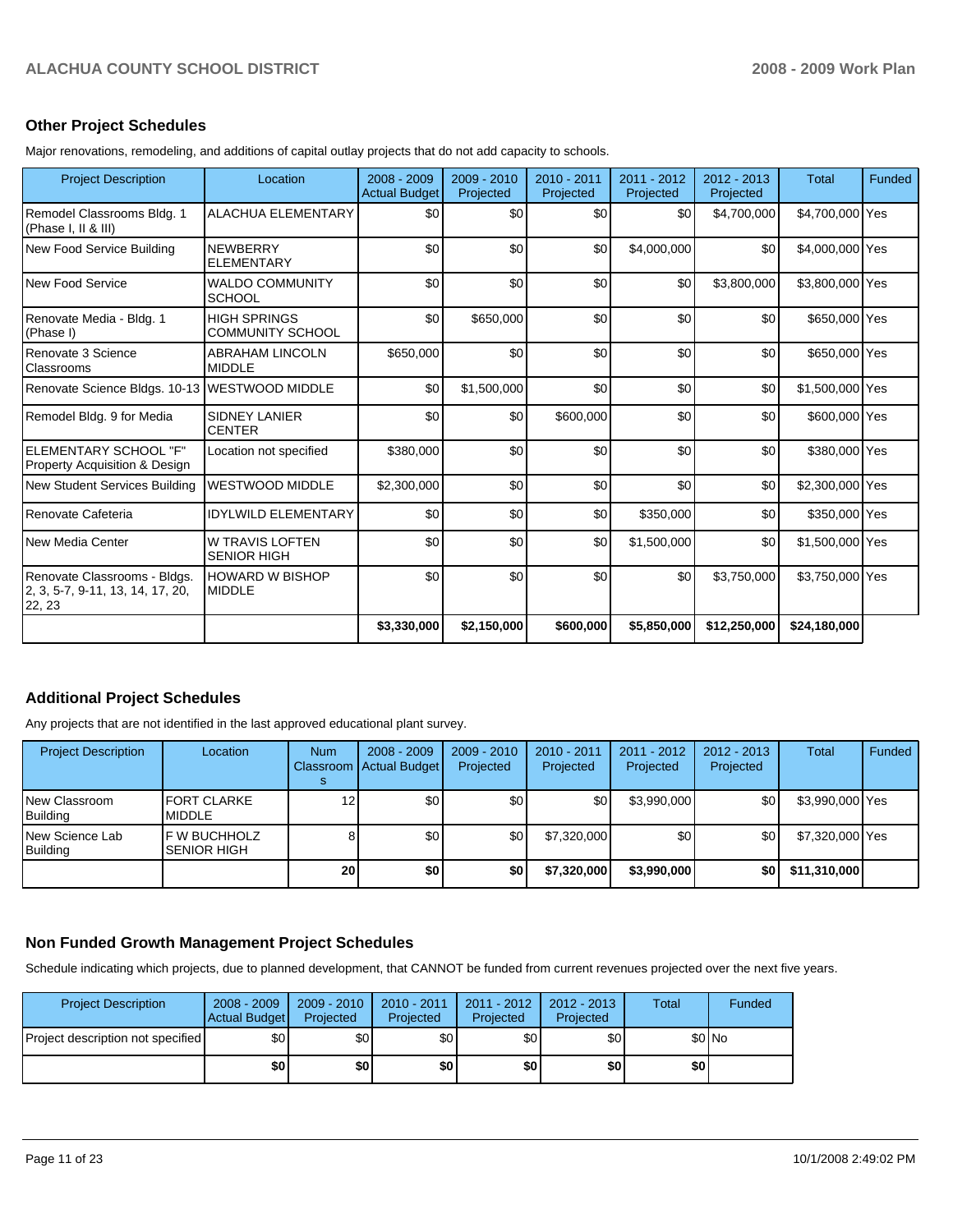# **Capacity Tracking**

| Location                                                  | $2008 -$<br>2009 Satis.<br>Stu. Sta. | Actual<br>$2008 -$<br><b>2009 FISH</b><br>Capacity | Actual<br>$2007 -$<br>2008<br><b>COFTE</b> | # Class<br><b>Rooms</b> | Actual<br>Average<br>$2008 -$<br>2009 Class<br><b>Size</b> | Actual<br>$2008 -$<br>2009<br>Utilization | <b>New</b><br>Stu.<br>Capacity | <b>New</b><br>Rooms to<br>be<br>Added/Re<br>moved | Projected<br>$2012 -$<br>2013<br><b>COFTE</b> | Projected<br>$2012 -$<br>2013<br><b>Utilization</b> | Projected<br>$2012 -$<br>2013 Class<br><b>Size</b> |
|-----------------------------------------------------------|--------------------------------------|----------------------------------------------------|--------------------------------------------|-------------------------|------------------------------------------------------------|-------------------------------------------|--------------------------------|---------------------------------------------------|-----------------------------------------------|-----------------------------------------------------|----------------------------------------------------|
| <b>CHARLES W DUVAL</b><br><b>ELEMENTARY</b>               | 536                                  | 536                                                | 462                                        | 28                      | 16                                                         | 86.00 %                                   | 0                              | $\mathbf 0$                                       | 462                                           | 86.00 %                                             | 17                                                 |
| <b>J J FINLEY</b><br><b>ELEMENTARY</b>                    | 543                                  | 543                                                | 428                                        | 29                      | 15                                                         | 79.00 %                                   | $\overline{0}$                 | $\Omega$                                          | 395                                           | 73.00 %                                             | 14                                                 |
| <b>STEPHEN FOSTER</b><br><b>ELEMENTARY</b>                | 567                                  | 567                                                | 469                                        | 31                      | 15                                                         | 83.00 %                                   | 0                              | $\Omega$                                          | 523                                           | 92.00%                                              | 17                                                 |
| A Q JONES<br><b>EXCEPTIONAL</b><br><b>STUDENTS CENTER</b> | 144                                  | 144                                                | 106                                        | 14                      | 8                                                          | 74.00 %                                   | 0                              | $\Omega$                                          | 115                                           | 80.00%                                              | 8                                                  |
| <b>LAKE FOREST</b><br><b>ELEMENTARY</b>                   | 660                                  | 660                                                | 372                                        | 36                      | 10                                                         | 56.00 %                                   | 0                              | $\Omega$                                          | 445                                           | 67.00 %                                             | 12                                                 |
| SIDNEY LANIER<br><b>CENTER</b>                            | 369                                  | 369                                                | 121                                        | 33                      | $\overline{4}$                                             | 33.00 %                                   | 0                              | $\Omega$                                          | 38                                            | 10.00%                                              | 1                                                  |
| <b>LITTLEWOOD</b><br>ELEMENTARY                           | 739                                  | 739                                                | 623                                        | 39                      | 16                                                         | 84.00 %                                   | $\overline{0}$                 | $\Omega$                                          | 668                                           | 90.00 %                                             | 17                                                 |
| W A METCALFE<br><b>ELEMENTARY</b>                         | 585                                  | 585                                                | 311                                        | 32                      | 10 <sup>1</sup>                                            | 53.00 %                                   | $\Omega$                       | $\Omega$                                          | 284                                           | 49.00 %                                             | 9                                                  |
| JOSEPH WILLIAMS<br><b>ELEMENTARY</b>                      | 535                                  | 535                                                | 505                                        | 29                      | 17                                                         | 94.00 %                                   | $\mathbf 0$                    | $\Omega$                                          | 526                                           | 98.00 %                                             | 18                                                 |
| <b>ABRAHAM LINCOLN</b><br><b>MIDDLE</b>                   | 1,278                                | 1,150                                              | 731                                        | 55                      | 13                                                         | 64.00 %                                   | $\Omega$                       | $\Omega$                                          | 691                                           | 60.00%                                              | 13                                                 |
| <b>HOWARD W BISHOP</b><br><b>MIDDLE</b>                   | 1,254                                | 1,129                                              | 776                                        | 54                      | 14                                                         | 69.00 %                                   | $\Omega$                       | $\Omega$                                          | 744                                           | 66.00 %                                             | 14                                                 |
| WESTWOOD MIDDLE                                           | 1,321                                | 1,189                                              | 917                                        | 57                      | 16                                                         | 77.00 %                                   | $\Omega$                       | $\Omega$                                          | 910                                           | 77.00 %                                             | 16                                                 |
| <b>GAINESVILLE SENIOR</b><br>HIGH                         | 2,046                                | 1,944                                              | 1,843                                      | 88                      | 21                                                         | 95.00 %                                   | $\Omega$                       | $\Omega$                                          | 1,550                                         | 80.00 %                                             | 18                                                 |
| ALACHUA ELEMENTARY                                        | 715                                  | 715                                                | 467                                        | 37                      | 13                                                         | 65.00 %                                   | 0                              | $\Omega$                                          | 545                                           | 76.00 %                                             | 15                                                 |
| <b>ARCHER COMMUNITY</b><br><b>SCHOOL</b>                  | 564                                  | 564                                                | 319                                        | 28                      | 11                                                         | 57.00 %                                   | 0                              | $\Omega$                                          | 339                                           | 60.00%                                              | 12                                                 |
| <b>HAWTHORNE HIGH</b><br><b>SCHOOL</b>                    | 836                                  | 752                                                | 418                                        | 37                      | 11                                                         | 56.00 %                                   | $\Omega$                       | $\Omega$                                          | 377                                           | 50.00 %                                             | 10                                                 |
| A L MEBANE MIDDLE                                         | 865                                  | 779                                                | 462                                        | 39                      | 12                                                         | 59.00 %                                   | $\overline{0}$                 | $\Omega$                                          | 432                                           | 55.00 %                                             | 11                                                 |
| <b>NEWBERRY SENIOR</b><br><b>HIGH</b>                     | 835                                  | 668                                                | 547                                        | 36                      | 15                                                         | 82.00 %                                   | $\Omega$                       | $\Omega$                                          | 503                                           | 75.00 %                                             | 14                                                 |
| SANTA FE SENIOR HIGH                                      | 1,178                                | 1,001                                              | 1,121                                      | 50                      | 22                                                         | 112.00 %                                  | 200                            | 8 <sup>1</sup>                                    | 1,014                                         | 84.00%                                              | 17                                                 |
| <b>CHESTER SHELL</b><br><b>ELEMENTARY</b>                 | 406                                  | 406                                                | 197                                        | 21                      | $\mathsf{g}$                                               | 49.00 %                                   | $\overline{0}$                 | $\mathbf 0$                                       | 215                                           | 53.00 %                                             | 10                                                 |
| <b>WALDO COMMUNITY</b><br><b>SCHOOL</b>                   | 268                                  | 268                                                | 211                                        | 14                      | 15                                                         | 79.00 %                                   | $\overline{0}$                 | 0                                                 | 248                                           | 93.00 %                                             | 18                                                 |
| <b>MYRA TERWILLIGER</b><br><b>ELEMENTARY</b>              | 615                                  | 615                                                | 502                                        | 33                      | 15                                                         | 82.00 %                                   | $\overline{0}$                 | $\mathbf 0$                                       | 539                                           | 88.00 %                                             | 16                                                 |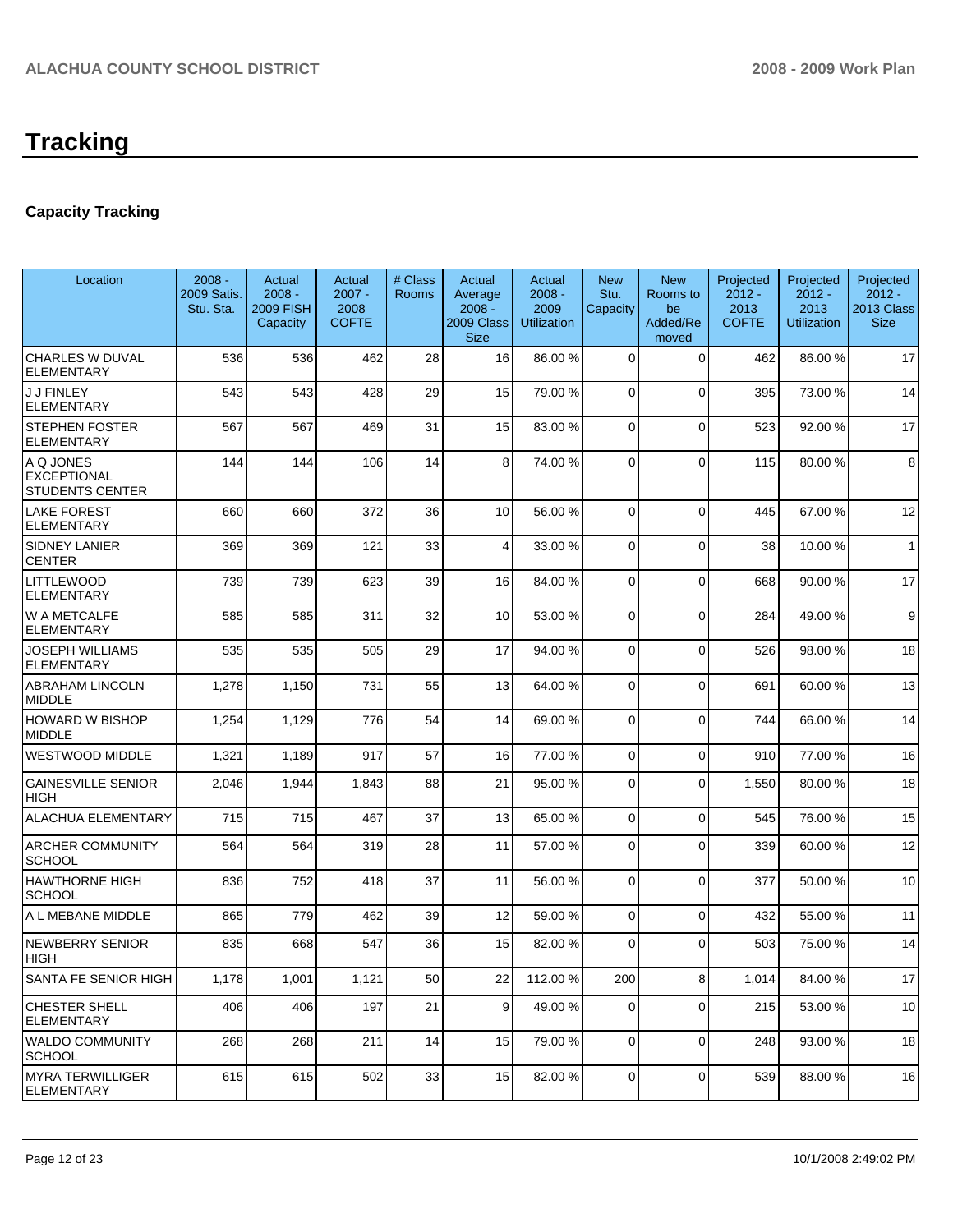| <b>GLEN SPRINGS</b><br><b>ELEMENTARY</b>        | 475    | 475    | 461    | 25    | 18 | 97.00 %  | $\Omega$    | $\Omega$       | 458      | 96.00 % | 18          |
|-------------------------------------------------|--------|--------|--------|-------|----|----------|-------------|----------------|----------|---------|-------------|
| <b>MARJORIE K RAWLINGS</b><br><b>ELEMENTARY</b> | 518    | 518    | 346    | 27    | 13 | 67.00 %  | $\Omega$    | $\Omega$       | 440      | 85.00 % | 16          |
| <b>W TRAVIS LOFTEN</b><br><b>SENIOR HIGH</b>    | 660    | 528    | 194    | 30    | 6  | 37.00 %  | $\Omega$    | $\Omega$       | 151      | 29.00 % | 5           |
| <b>LEASTSIDE SENIOR HIGH</b>                    | 2,295  | 2,180  | 1,762  | 95    | 19 | 81.00 %  | $\mathbf 0$ | $\Omega$       | 1,492    | 68.00 % | 16          |
| F W BUCHHOLZ SENIOR<br><b>HIGH</b>              | 2,377  | 2,258  | 2,218  | 101   | 22 | 98.00 %  | 0           | $\Omega$       | 1,854    | 82.00%  | 18          |
| <b>PRAIRIE VIEW</b><br><b>ELEMENTARY</b>        | 575    | 575    | 191    | 31    | 6  | 33.00 %  | $\Omega$    | $\Omega$       | $\Omega$ | 0.00%   | $\mathbf 0$ |
| <b>HIGH SPRINGS</b><br><b>COMMUNITY SCHOOL</b>  | 1,256  | 1,130  | 943    | 59    | 16 | 83.00 %  | $\Omega$    | $\Omega$       | 577      | 51.00 % | 10          |
| <b>FORT CLARKE MIDDLE</b>                       | 1,252  | 1,127  | 851    | 53    | 16 | 76.00 %  | $\Omega$    | $\Omega$       | 780      | 69.00 % | 15          |
| <b>HIDDEN OAK</b><br>ELEMENTARY                 | 802    | 802    | 818    | 43    | 19 | 102.00%  | 0           | $\Omega$       | 732      | 91.00 % | 17          |
| <b>KIMBALL WILES</b><br><b>ELEMENTARY</b>       | 742    | 742    | 674    | 39    | 17 | 91.00 %  | $\Omega$    | $\Omega$       | 733      | 99.00 % | 19          |
| NEWBERRY<br><b>ELEMENTARY</b>                   | 615    | 615    | 599    | 33    | 18 | 97.00 %  | $\Omega$    | $\Omega$       | 481      | 78.00 % | 15          |
| C W NORTON<br><b>ELEMENTARY</b>                 | 687    | 687    | 658    | 37    | 18 | 96.00 %  | 36          | $\overline{2}$ | 723      | 100.00% | 19          |
| <b>WILLIAM S TALBOT</b><br><b>ELEMENTARY</b>    | 779    | 779    | 689    | 41    | 17 | 88.00 %  | $\Omega$    | $\Omega$       | 601      | 77.00 % | 15          |
| W W IRBY ELEMENTARY                             | 595    | 595    | 502    | 35    | 14 | 84.00 %  | $\Omega$    | $\Omega$       | 546      | 92.00 % | 16          |
| <b>OAKVIEW MIDDLE</b>                           | 777    | 699    | 401    | 34    | 12 | 57.00 %  | 0           | $\Omega$       | 468      | 67.00%  | 14          |
| KANAPAHA MIDDLE                                 | 1,199  | 1,079  | 888    | 53    | 17 | 82.00 %  | $\Omega$    | $\Omega$       | 788      | 73.00 % | 15          |
| <b>LAWTON M CHILES</b><br><b>ELEMENTARY</b>     | 776    | 776    | 788    | 41    | 19 | 102.00 % | 0           | $\Omega$       | 578      | 74.00 % | 14          |
| <b>HORIZON CENTER</b>                           | 387    | 387    | 144    | 17    | 8  | 37.00 %  | $\Omega$    | $\Omega$       | 148      | 38.00 % | 9           |
|                                                 | 34,277 | 32,461 | 25,603 | 1,649 | 16 | 78.87 %  | 308         | 14             | 23,823   | 72.70%  | 14          |

The COFTE Projected Total (23,823) for 2012 - 2013 must match the Official Forecasted COFTE Total (24,723 ) for 2012 - 2013 before this section can be completed. In the event that the COFTE Projected Total does not match the Official forecasted COFTE, then the Balanced Projected COFTE Table should be used to balance COFTE.

| Projected COFTE for 2012 - 2013 |        |
|---------------------------------|--------|
| Elementary (PK-3)               | 8,444  |
| Middle $(4-8)$                  | 9,264  |
| High (9-12)                     | 7,015  |
|                                 | 24,723 |

| <b>Grade Level Type</b> | <b>Balanced Projected</b><br>COFTE for 2012 - 2013 |
|-------------------------|----------------------------------------------------|
| Elementary (PK-3)       | 60                                                 |
| Middle (4-8)            | 300                                                |
| High (9-12)             |                                                    |
|                         | 24,723                                             |

#### **Relocatable Replacement**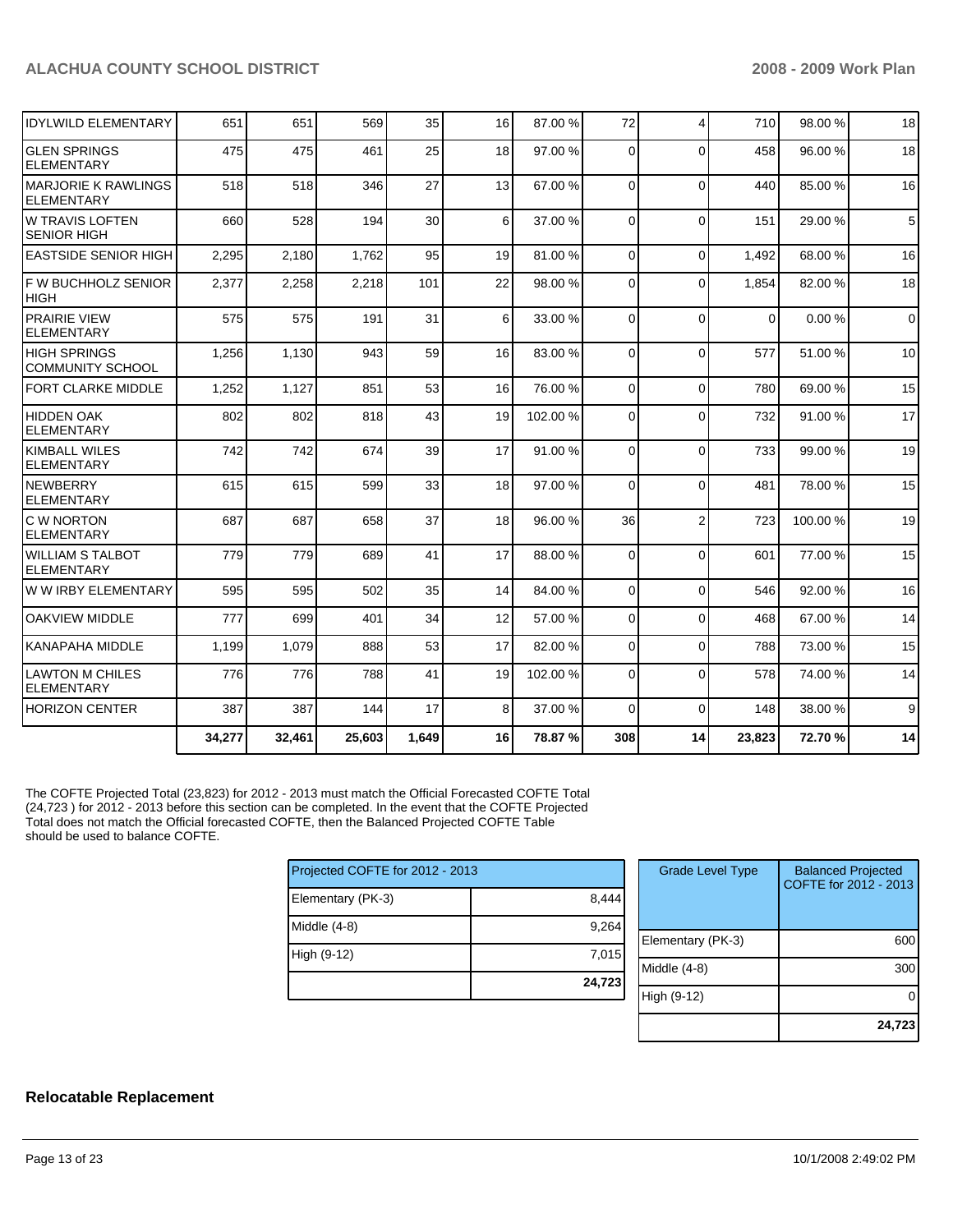Number of relocatable classrooms clearly identified and scheduled for replacement in the school board adopted financially feasible 5-year district work program.

| Location                                 | 2009<br>2008 | $2009 - 2010$ | 2010 - 2011 | 2011 - 2012 | 2012 - 2013 1 | Year 5 Total |
|------------------------------------------|--------------|---------------|-------------|-------------|---------------|--------------|
| <b>Total Relocatable Replacements: I</b> | 0            |               | 0           |             |               |              |

#### **Charter Schools Tracking**

Information regarding the use of charter schools.

| Location-Type                                      | # Relocatable<br>units or<br>permanent<br>classrooms | Owner            | <b>Year Started or</b><br>Scheduled | <b>Student</b><br><b>Stations</b> | <b>Students</b><br>Enrolled | Years in<br>Contract | <b>Total Charter</b><br><b>Students</b><br>projected for<br>2012 - 2013 |
|----------------------------------------------------|------------------------------------------------------|------------------|-------------------------------------|-----------------------------------|-----------------------------|----------------------|-------------------------------------------------------------------------|
| Alachua Learning Center Inc.                       |                                                      | 8 PRIVATE        | 1999                                | 144                               | 144                         | 6                    | 135                                                                     |
| Caring and Sharing Learning<br>School, Inc.        |                                                      | 6 PRIVATE        | 1998                                | 130                               | 97                          | 6                    | 125                                                                     |
| Einstein Montessori School, Inc.                   |                                                      | 7 <b>PRIVATE</b> | 1999                                | 126                               | 108                         | 5                    | 108                                                                     |
| <b>Expressions Learning Arts</b><br>Academy, Inc.  |                                                      | 7 <b>PRIVATE</b> | 1999                                | 116                               | 85                          | 4                    | 100                                                                     |
| Florida SIA Tech at Gainesville<br>Job Core Center |                                                      | 3 PRIVATE        | 2003                                | 57                                | 200                         | 10                   | 197                                                                     |
| Genesis Preparatory School                         |                                                      | 4 PRIVATE        | 2000                                | 80                                | 69                          | 5                    | 72                                                                      |
| Healthy Learning Academy, Inc.                     |                                                      | 3 PRIVATE        | 2006                                | 54                                | 30                          | 3                    | 60                                                                      |
| Hoggetowne Middle School                           |                                                      | 8 PRIVATE        | 2003                                | 160                               | 146                         | 6                    | 200                                                                     |
| Micanopy Area Cooperative<br>School, Inc.          |                                                      | 7 <b>PRIVATE</b> | 1997                                | 126                               | 109                         | $\overline{2}$       | 130                                                                     |
| Micanopy Middle School, Inc.                       |                                                      | 4 PRIVATE        | 2002                                | 72                                | 70                          | 7                    | 120                                                                     |
| One Room School House Project,<br>Inc.             |                                                      | 8 PRIVATE        | 1997                                | 120                               | 107                         | 6                    | 110                                                                     |
| Sweetwater Branch Academy                          |                                                      | 6 PRIVATE        | 2008                                | 132                               | 101                         | 5                    | 420                                                                     |
|                                                    | 71                                                   |                  |                                     | 1,317                             | 1,266                       |                      | 1,777                                                                   |

## **Special Purpose Classrooms Tracking**

The number of classrooms that will be used for certain special purposes in the current year, by facility and type of classroom, that the district will, 1), not use for educational purposes, and 2), the co-teaching classrooms that are not open plan classrooms and will be used for educational purposes.

| School                                 | <b>School Type</b>            | # of Elementary<br>K-3 Classrooms | # of Middle 4-8<br><b>Classrooms</b> | # of High $9-12$<br><b>Classrooms</b> | # of $ESE$<br>Classrooms | # of Combo<br><b>Classrooms</b> | Total<br><b>Classrooms</b> |
|----------------------------------------|-------------------------------|-----------------------------------|--------------------------------------|---------------------------------------|--------------------------|---------------------------------|----------------------------|
| IPRAIRIE VIEW ELEMENTARY               | Educational                   |                                   |                                      |                                       |                          |                                 | 18 <sup>1</sup>            |
| <b>Total Educational Classrooms: I</b> |                               |                                   |                                      |                                       |                          |                                 | 18 <sup>l</sup>            |
|                                        |                               |                                   |                                      |                                       |                          |                                 |                            |
| School                                 | <b>School Type</b>            | # of Elementary<br>K-3 Classrooms | # of Middle 4-8<br><b>Classrooms</b> | # of High $9-12$<br><b>Classrooms</b> | # of $ESE$<br>Classrooms | # of Combo<br><b>Classrooms</b> | Total<br><b>Classrooms</b> |
|                                        | Total Co-Teaching Classrooms: |                                   |                                      |                                       |                          |                                 | 01                         |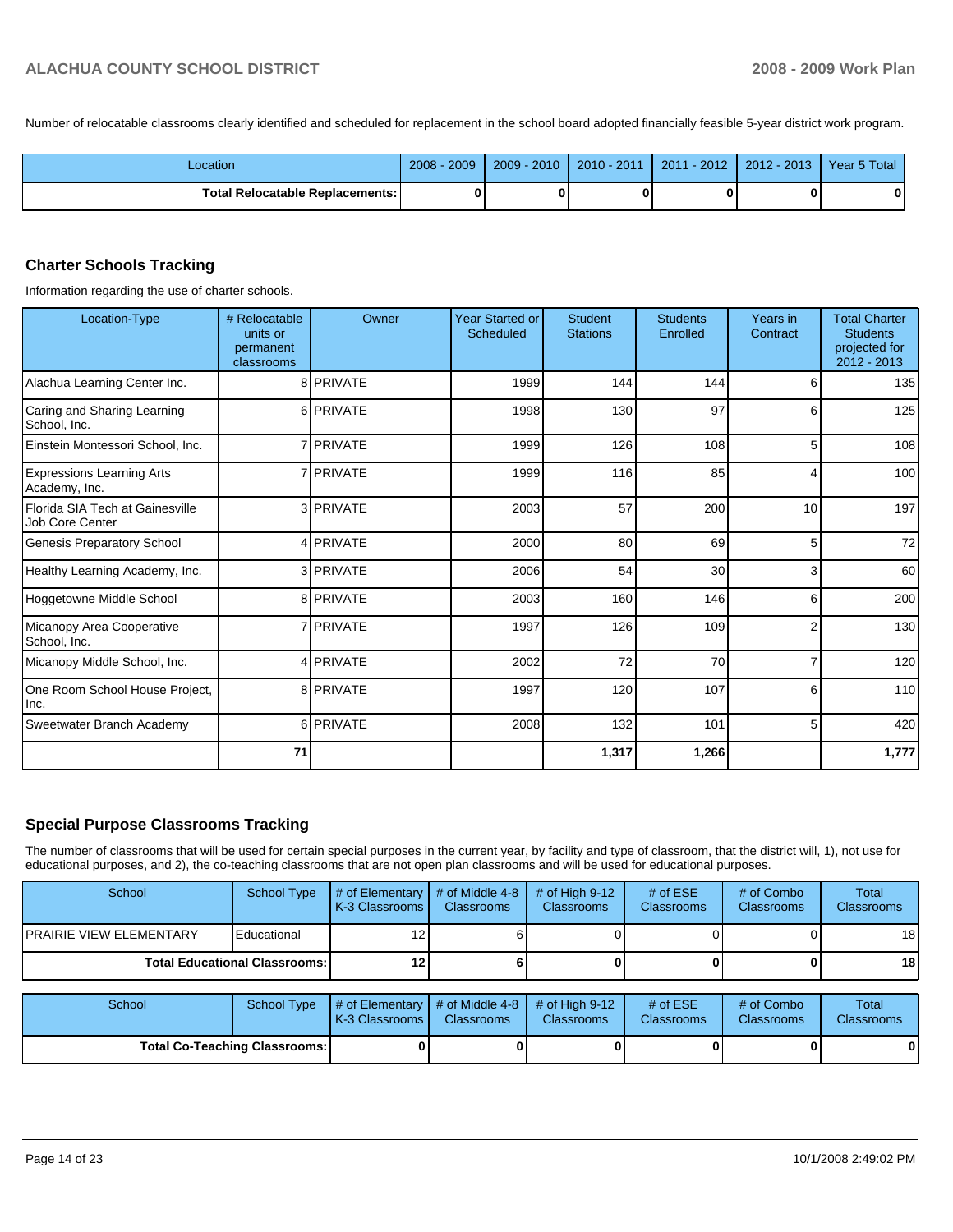#### **Infrastructure Tracking**

**Necessary offsite infrastructure requirements resulting from expansions or new schools. This section should include infrastructure information related to capacity project schedules and other project schedules (Section 4).**

Unknown at this time

**Proposed location of planned facilities, whether those locations are consistent with the comprehensive plans of all affected local governments, and recommendations for infrastructure and other improvements to land adjacent to existing facilities. Provisions of 1013.33(12), (13) and (14) and 1013.36 must be addressed for new facilities planned within the 1st three years of the plan (Section 5).**

Yes the proposed location is consitent with the comprehensive plan

**Consistent with Comp Plan?** Yes

#### **Net New Classrooms**

The number of classrooms, by grade level and type of construction, that were added during the last fiscal year.

| List the net new classrooms added in the 2007 - 2008 fiscal year.                                                                                       |                              |                                 | Ivear.                                                                 |                        | List the net new classrooms to be added in the 2008 - 2009 fiscal |                            |                                |                        |
|---------------------------------------------------------------------------------------------------------------------------------------------------------|------------------------------|---------------------------------|------------------------------------------------------------------------|------------------------|-------------------------------------------------------------------|----------------------------|--------------------------------|------------------------|
| "Classrooms" is defined as capacity carrying classrooms that are added to increase<br>capacity to enable the district to meet the Class Size Amendment. |                              |                                 | Totals for fiscal year 2008 - 2009 should match totals in Section 15A. |                        |                                                                   |                            |                                |                        |
| Location                                                                                                                                                | $2007 - 2008$ #<br>Permanent | 2007 - 2008 #<br><b>Modular</b> | 2007 - 2008 #<br>Relocatable                                           | $2007 - 2008$<br>Total | $2008 - 2009$ #<br>Permanent                                      | $2008 - 2009$ #<br>Modular | $2008 - 2009$ #<br>Relocatable | $2008 - 2009$<br>Total |
| Elementary (PK-3)                                                                                                                                       |                              |                                 |                                                                        |                        |                                                                   |                            |                                |                        |
| Middle (4-8)                                                                                                                                            |                              |                                 |                                                                        |                        |                                                                   |                            |                                |                        |
| High (9-12)                                                                                                                                             | 16                           |                                 | $-14$                                                                  |                        |                                                                   |                            |                                | ΩI                     |
|                                                                                                                                                         | 16                           |                                 | $-14$                                                                  |                        |                                                                   |                            |                                |                        |

#### **Relocatable Student Stations**

Number of students that will be educated in relocatable units, by school, in the current year, and the projected number of students for each of the years in the workplan.

| <b>Site</b>                     | $2008 - 2009$   | $2009 - 2010$ | $2010 - 2011$ | $2011 - 2012$ | $2012 - 2013$ | 5 Year Average |
|---------------------------------|-----------------|---------------|---------------|---------------|---------------|----------------|
| <b>IGLEN SPRINGS ELEMENTARY</b> |                 |               |               |               |               | 0              |
| IMARJORIE K RAWLINGS ELEMENTARY |                 |               |               |               | Ω             | $\mathbf 0$    |
| IW TRAVIS LOFTEN SENIOR HIGH    |                 |               |               |               | $\Omega$      | 0              |
| IEASTSIDE SENIOR HIGH           | 241             | 241           | 241           | 241           | 241           | 241            |
| IF W BUCHHOLZ SENIOR HIGH       | 304             | 304           | 304           | 304           | 104           | 264            |
| IPRAIRIE VIEW ELEMENTARY        |                 | 0             |               |               | $\Omega$      | 0              |
| IHIGH SPRINGS COMMUNITY SCHOOL  | 122             | 122           | 122           |               | O             | 73             |
| IFORT CLARKE MIDDLE             | 242             | 242           | 242           | 242           |               | 194            |
| IHIDDEN OAK ELEMENTARY          | 59              | 59            |               |               | O             | 24             |
| IKIMBALL WILES ELEMENTARY       | 18 <sup>1</sup> | 18            | 18            | 18            | 18            | 18             |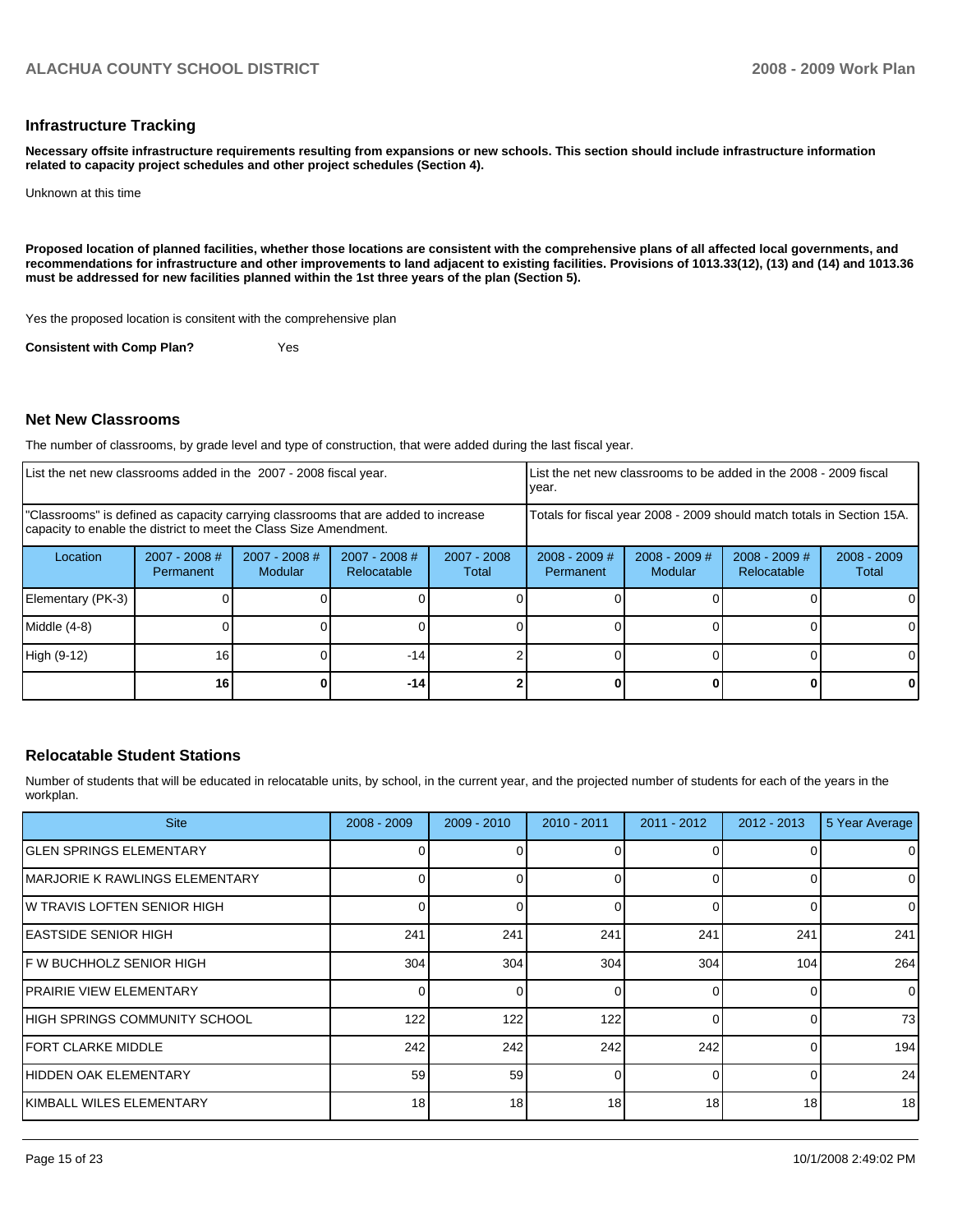| Percent in relocatables by year.                  | 7 %      | 7%          | 5 %            | 5 %            | 3%          | 6 %            |
|---------------------------------------------------|----------|-------------|----------------|----------------|-------------|----------------|
| Total number of COFTE students projected by year. | 25,598   | 25,062      | 24,775         | 24,623         | 24,723      | 24,956         |
| Total students in relocatables by year.           | 1,908    | 1,733       | 1,350          | 1,228          | 822         | 1,408          |
| Totals for ALACHUA COUNTY SCHOOL DISTRICT         |          |             |                |                |             |                |
| <b>HORIZON CENTER</b>                             | 95       | $\mathbf 0$ | $\mathbf 0$    | $\overline{0}$ | 0           | 19             |
| <b>IDYLWILD ELEMENTARY</b>                        | 36       | 54          | $72\,$         | 72             | 108         | 68             |
| <b>MYRA TERWILLIGER ELEMENTARY</b>                | 0        | $\mathbf 0$ | 0              | $\overline{0}$ | $\mathbf 0$ | $\overline{0}$ |
| WALDO COMMUNITY SCHOOL                            | 0        | 0           | 0              | $\overline{0}$ | 0           | $\overline{0}$ |
| CHESTER SHELL ELEMENTARY                          | $\Omega$ | 0           | 0              | $\overline{0}$ | 0           | $\overline{0}$ |
| SANTA FE SENIOR HIGH                              | 125      | 125         | $\overline{0}$ | $\overline{0}$ | $\pmb{0}$   | 50             |
| NEWBERRY SENIOR HIGH                              | 60       | 60          | 60             | 60             | 60          | 60             |
| A L MEBANE MIDDLE                                 | 0        | $\mathbf 0$ | 0              | $\Omega$       | 0           | 0              |
| IHAWTHORNE HIGH SCHOOL                            | 30       | 0           | 0              | $\Omega$       | 0           | 6              |
| <b>ARCHER COMMUNITY SCHOOL</b>                    | 0        | $\mathbf 0$ | 0              | $\Omega$       | $\mathbf 0$ | $\overline{0}$ |
| <b>ALACHUA ELEMENTARY</b>                         | 0        | $\mathbf 0$ | 0              | $\Omega$       | $\mathbf 0$ | $\overline{0}$ |
| <b>GAINESVILLE SENIOR HIGH</b>                    | 0        | 0           | 0              | $\Omega$       | 0           | $\overline{0}$ |
| <b>WESTWOOD MIDDLE</b>                            | 52       | 52          | 52             | 52             | 52          | 52             |
| HOWARD W BISHOP MIDDLE                            | 22       | $\mathbf 0$ | 0              | $\Omega$       | $\mathbf 0$ | $\overline{4}$ |
| ABRAHAM LINCOLN MIDDLE                            | 108      | 0           | 0              | $\Omega$       | $\mathbf 0$ | 22             |
| JOSEPH WILLIAMS ELEMENTARY                        | 0        | 0           | 0              | $\Omega$       | 0           | $\overline{0}$ |
| W A METCALFE ELEMENTARY                           | 0        | 0           | 0              | $\Omega$       | 0           | $\overline{0}$ |
| LITTLEWOOD ELEMENTARY                             | 54       | 54          | 36             | 36             | 36          | 43             |
| <b>SIDNEY LANIER CENTER</b>                       | 0        | $\mathbf 0$ | 0              | $\Omega$       | $\mathbf 0$ | $\overline{0}$ |
| <b>LAKE FOREST ELEMENTARY</b>                     | 0        | 0           | 0              | $\Omega$       | 0           | $\overline{0}$ |
| A Q JONES EXCEPTIONAL STUDENTS CENTER             | 0        | 0           | 0              | $\Omega$       | 0           | $\overline{0}$ |
| STEPHEN FOSTER ELEMENTARY                         | 69       | 69          | 69             | 69             | 69          | 69             |
| J J FINLEY ELEMENTARY                             | 54       | 54          | 54             | 54             | 54          | 54             |
| CHARLES W DUVAL ELEMENTARY                        | 44       | 44          | 44             | 44             | 44          | 44             |
| LAWTON M CHILES ELEMENTARY                        | 15       | 59          | 0              | $\Omega$       | $\mathbf 0$ | 15             |
| <b>KANAPAHA MIDDLE</b>                            | 0        | $\mathbf 0$ | 0              | $\Omega$       | 0           | $\overline{0}$ |
| <b>OAKVIEW MIDDLE</b>                             | 0        | 0           | 0              | $\Omega$       | $\mathbf 0$ | $\overline{0}$ |
| W W IRBY ELEMENTARY                               | 0        | 0           | 0              | $\Omega$       | 0           | $\overline{0}$ |
| <b>WILLIAM S TALBOT ELEMENTARY</b>                | 58       | 58          | 0              | $\Omega$       | 0           | 23             |
| C W NORTON ELEMENTARY                             | 0        | 18          | 36             | 36             | 36          | 25             |
| NEWBERRY ELEMENTARY                               | 100      | 100         | 0              | $\overline{0}$ | 0           | 40             |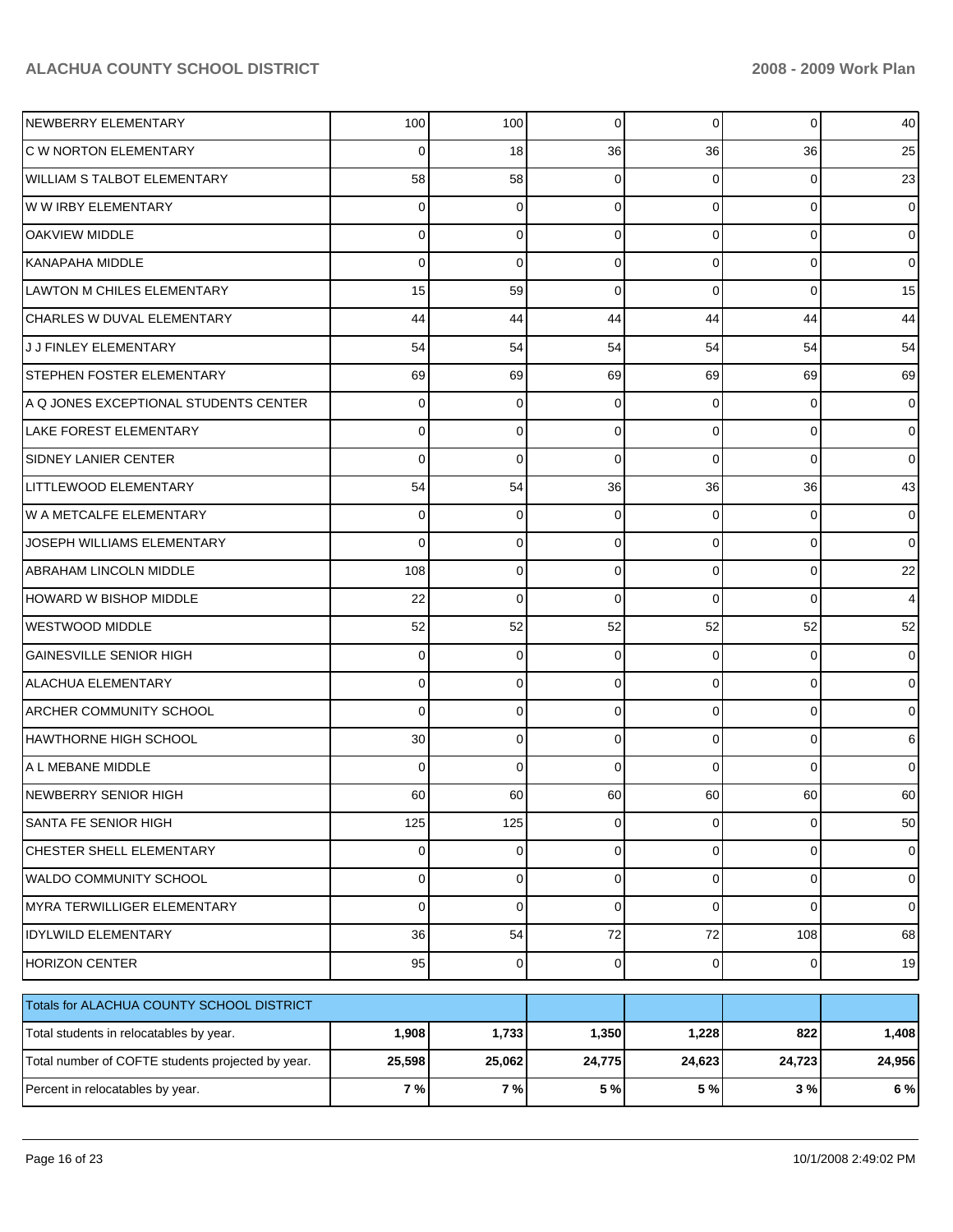#### **Leased Facilities Tracking**

Exising leased facilities and plans for the acquisition of leased facilities, including the number of classrooms and student stations, as reported in the educational plant survey, that are planned in that location at the end of the five year workplan.

| Location                     | # of Leased<br>Classrooms 2008 -<br>2009 | <b>FISH Student</b><br><b>Stations</b> | Owner                 | # of Leased<br>Classrooms 2012 -<br>2013 | <b>FISH Student</b><br><b>Stations</b> |
|------------------------------|------------------------------------------|----------------------------------------|-----------------------|------------------------------------------|----------------------------------------|
| <b>IEASTSIDE SENIOR HIGH</b> |                                          |                                        | 0 M-Space             |                                          | 100                                    |
| IF W BUCHHOLZ SENIOR HIGH    |                                          |                                        | 259 M-Space           |                                          | 0                                      |
| <b>IFORT CLARKE MIDDLE</b>   |                                          |                                        | 110 William Scottsman |                                          | 0                                      |
| <b>HIDDEN OAK ELEMENTARY</b> |                                          |                                        | 23 M-Space            |                                          | 0                                      |
| <b>INEWBERRY ELEMENTARY</b>  |                                          |                                        | 72 M-Space            |                                          | 0                                      |
| IJ J FINLEY ELEMENTARY       |                                          |                                        | 54 M-Space            |                                          | 54                                     |
|                              | 25                                       | 518                                    |                       |                                          | 154                                    |

#### **Failed Standard Relocatable Tracking**

Relocatable units currently reported by school, from FISH, and the number of relocatable units identified as 'Failed Standards'.

Nothing reported for this section.

# **Planning**

#### **Class Size Reduction Planning**

**Plans approved by the school board that reduce the need for permanent student stations such as acceptable school capacity levels, redistricting, busing, year-round schools, charter schools, magnet schools, public-private partnerships, multitrack scheduling, grade level organization, block scheduling, or other alternatives.**

Redistricting - Attendance Zone Policy 5.11 Section (2)(f) - states that "The Board may assign students to alternative schools or programs located in or out of their assigned zone, for health, safety or welfare of the students, other students or staff to relieve crowded schools or avoid school crowding".

Magnet Schools - all grade levels

Block Scheduling - at High Schools

Charter Schools - see "Tracking - Charter Schools"

#### **School Closure Planning**

**Plans for the closure of any school, including plans for disposition of the facility or usage of facility space, and anticipated revenues.**

None at this time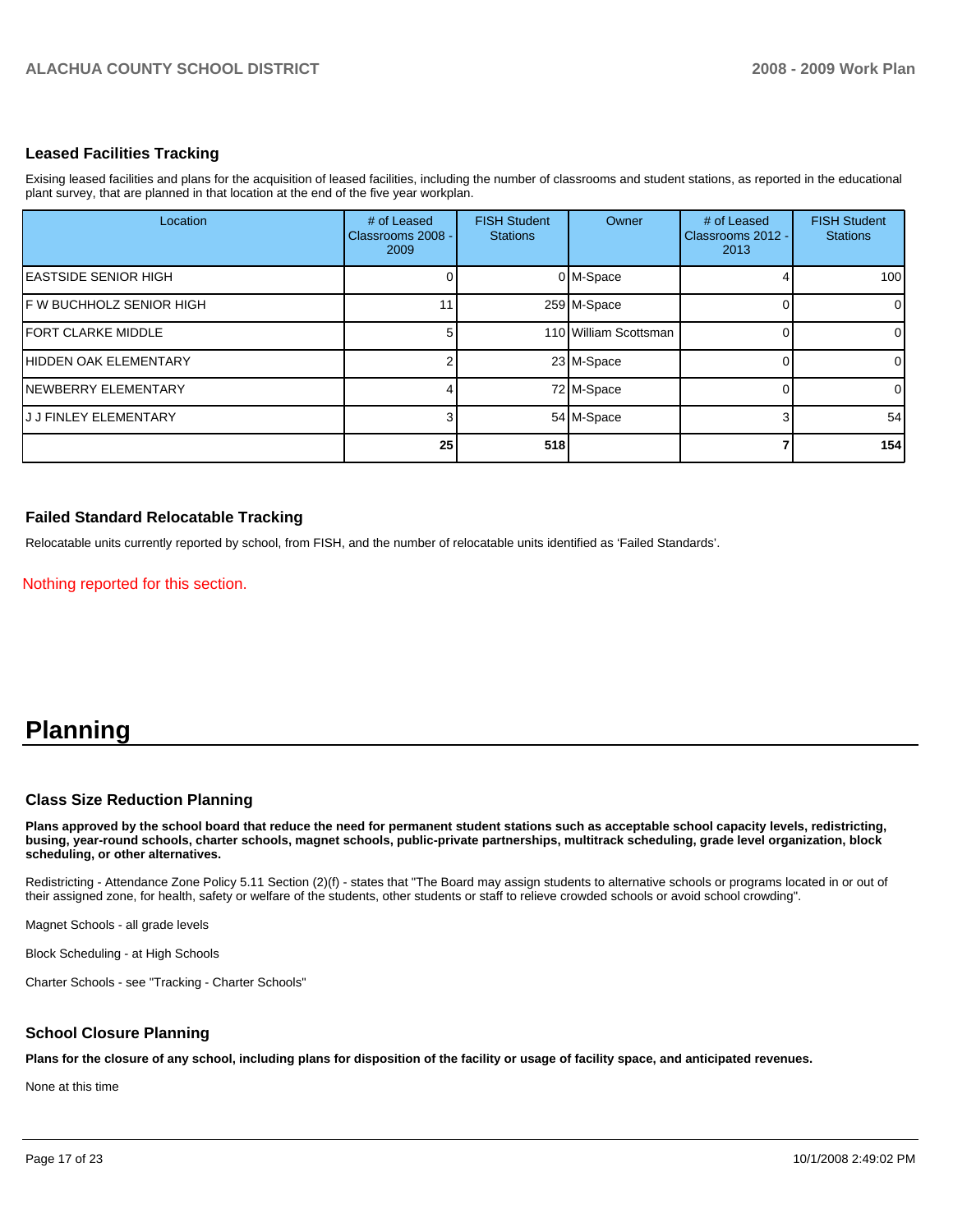# **Long Range Planning**

#### **Ten-Year Maintenance**

District projects and locations regarding the projected need for major renovation, repair, and maintenance projects within the district in years 6-10 beyond the projects plans detailed in the five years covered by the work plan.

| Project                                                           | 2012 - 2013 / 2017 - 2018<br><b>Projected Cost</b> |
|-------------------------------------------------------------------|----------------------------------------------------|
| Districtwide - Minor Maint & Improvement Projects (B)             | \$3,250,000                                        |
| Districtwide - Carpet / Tile (C)                                  | \$1,625,000                                        |
| Districtwide - Site Security / Fencing / Walks (D)                | \$1,100,000                                        |
| Districtwide - Security Projects (E)                              | \$275,000                                          |
| Districtwide - PE Enhancements (G)                                | \$1,250,000                                        |
| Districtwide - HVAC Replace / Repair (H)                          | \$6,600,000                                        |
| Districtwide - Fixed Equip / Furnishings (J)                      | \$775,000                                          |
| Districtwide - Indoor Air Quality / Testing (N)                   | \$275,000                                          |
| Districtwide - Relocatable Moves / Renovations (P) (Q)            | \$2,475,000                                        |
| Districtwide - Safety to Life (S)                                 | \$4,250,000                                        |
| Districtwide - Roofing Replace / Repair (R)                       | \$7,500,000                                        |
| Districtwide - Technology Upgrades (T)                            | \$5,500,000                                        |
| Districtwide - Vocational Minor Projects (V)                      | \$550,000                                          |
| Alachua - Remodel Building 1 (Phase III)                          | \$2,200,000                                        |
| Alachua - Remodel Bldg. 5                                         | \$165,000                                          |
| Alachua - Remodel Bldg. 2, Art                                    | \$260,000                                          |
| Archer - Remodel Bldg. 1, Construct Entry, Pick-Up                | \$2,000,000                                        |
| Archer - Remodel Admin to Media, Renovate Media                   | \$1,000,000                                        |
| Duval - Renovate Class Bldg. 1, Construct Restrooms               | \$1,800,000                                        |
| Littlewood - Renovate Class. Bldgs. 2-4, 8-10                     | \$1,700,000                                        |
| Newberry Elem. - Remodel Food Service to<br>Kindergarten, Bldg. 1 | \$750,000                                          |
| Newberry Elem. - Remodel Kindergarten to Admin.,<br>Bldg. 1       | \$1,300,000                                        |
| Rawlings - Construct Art, Music and Resource                      | \$1,500,000                                        |
| Bishop - Construct Multipurpose with Stage                        | \$2,000,000                                        |
| Fort Clarke - Construct Multipurspose with Stage                  | \$2,000,000                                        |
| High Springs - Renovate Bldg. 1                                   | \$1,400,000                                        |
| Lincoln - Remodel Classrooms & Media, Bldg. 1                     | \$7,000,000                                        |
| Mebane - Remodel Bldgs. 8 & 9                                     | \$2,100,000                                        |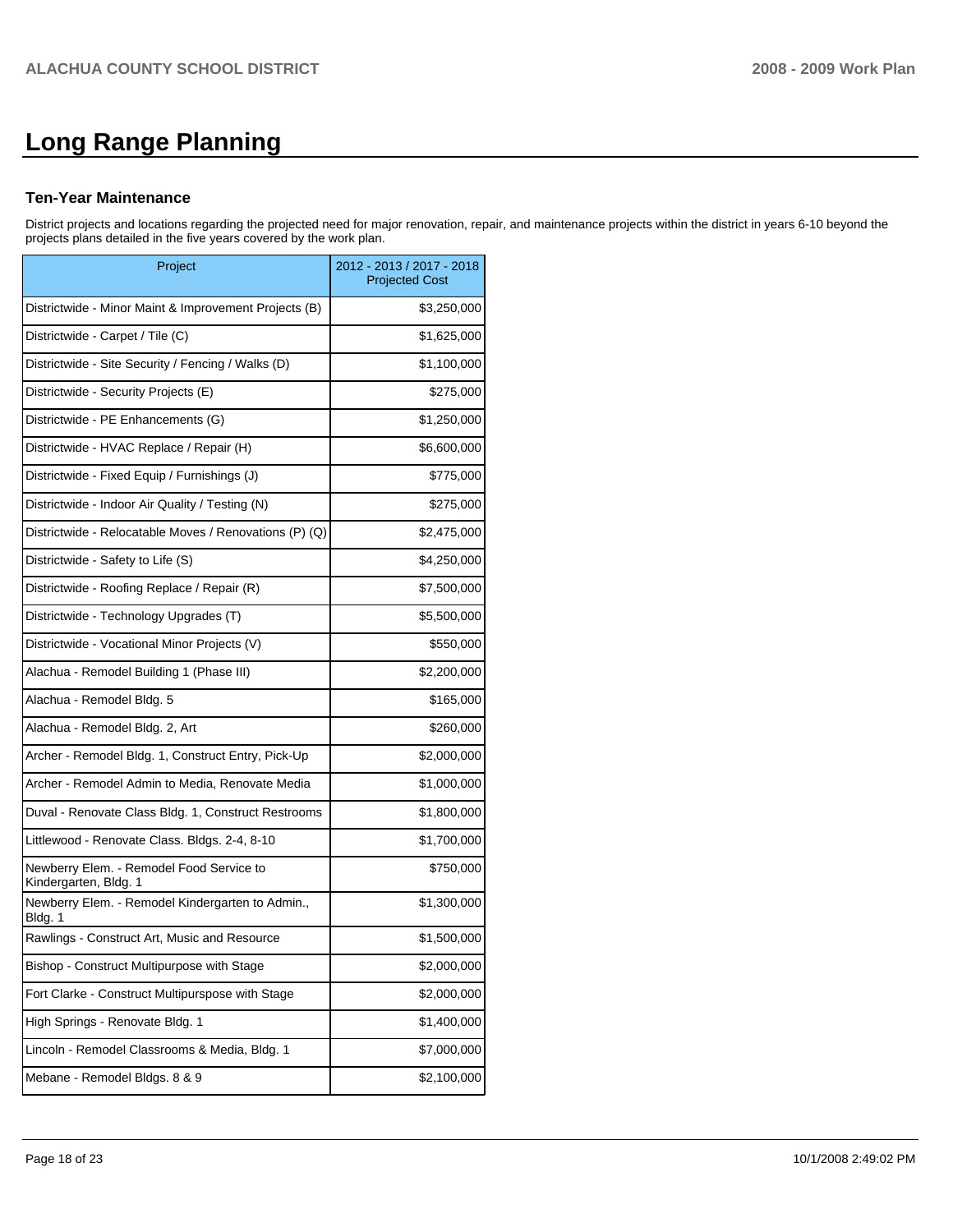| Mebane - Construct Kitchen and Remodel Dining,<br>Bldg 6          | \$2,200,000 |
|-------------------------------------------------------------------|-------------|
| Mebane - Renovate Locker Rooms and Gym                            | \$450,000   |
| Westwood - Renovate Locker Rooms and Gym                          | \$450,000   |
| Westwood - Renovate Bldg. 2 for Band, Choral &<br>Multipurpose    | \$750,000   |
| Buchholz - Remodel Science Labs to Classrooms,<br>Bldg. 4         | \$2,000,000 |
| Buchholz - Construct Student Services and Remodel<br>Admin        | \$3,400,000 |
| Buchholz - Remodel and Expand Media                               | \$1,700,000 |
| Eastside - Renovate Class in Bldg. 9 and enclose<br>Corridor      | \$2,100,000 |
| Eastside - Renovate Tech Lab, Bldg 13                             | \$600,000   |
| Eastside - Renovate Media                                         | \$800,000   |
| Eastside - Renovate Administration, Bldg. 1                       | \$500,000   |
| Gainesville - Renovate Classrooms, Bldgs. 3, 5, 6, 8,<br>11 & 14  | \$3,200,000 |
| Hawthorne - Remodel Bldg. 1 Classrooms and Admin.                 | \$5,700,000 |
| Hawthorne - Remodel Gym Locker Rooms and<br>Enlarge Lobby         | \$1,400,000 |
| Loften - Construct Admin. Addition, Remodel Media to<br>Admin.    | \$1,600,000 |
| Newberry High - Remodel Media to Dining                           | \$1,100,000 |
| Newberry High - Construct Administration Bldg.                    | \$2,200,000 |
| Newberry High - Convert Administration to<br>Classrooms           | \$600,000   |
| Newberry High - Construct Women's Varsity Locker<br>Room Addition | \$400,000   |
| Santa Fe - Construct Media and Remodel Media to<br>Band/Choral    | \$4,700,000 |
| Santa Fe - Remodel Band to Drama                                  | \$500,000   |
| Santa Fe - Renovate Auditorium                                    | \$1,900,000 |
| Santa Fe - Construct Admin. Addition and Renovate<br>Admin.       | \$3,000,000 |
| Santa Fe - Renovate Gym Locker Rooms and Lobby                    | \$1,900,000 |
| Camp Crystal - Construct Dining Hall and Kitchen                  | \$2,000,000 |
| Administrative Annex - Construct Bus Garage                       | \$6,300,000 |
| Duval - Remodel Kindergarten, Bldg. 3                             | \$1,500,000 |
| Newberry Elem. - Construct Art, Music & ESE                       | \$2,000,000 |
| Shell - Remodel Building 1 (all phases)                           | \$4,500,000 |
| Alachua - Construct Kitchen & Music & Remodel<br>Dining           | \$3,000,000 |
| Rawlings - Remodel Bldg. 1 (Phase i)                              | \$300,000   |
| Waldo - Renovate Bldg. 1 Art & Music                              | \$250,000   |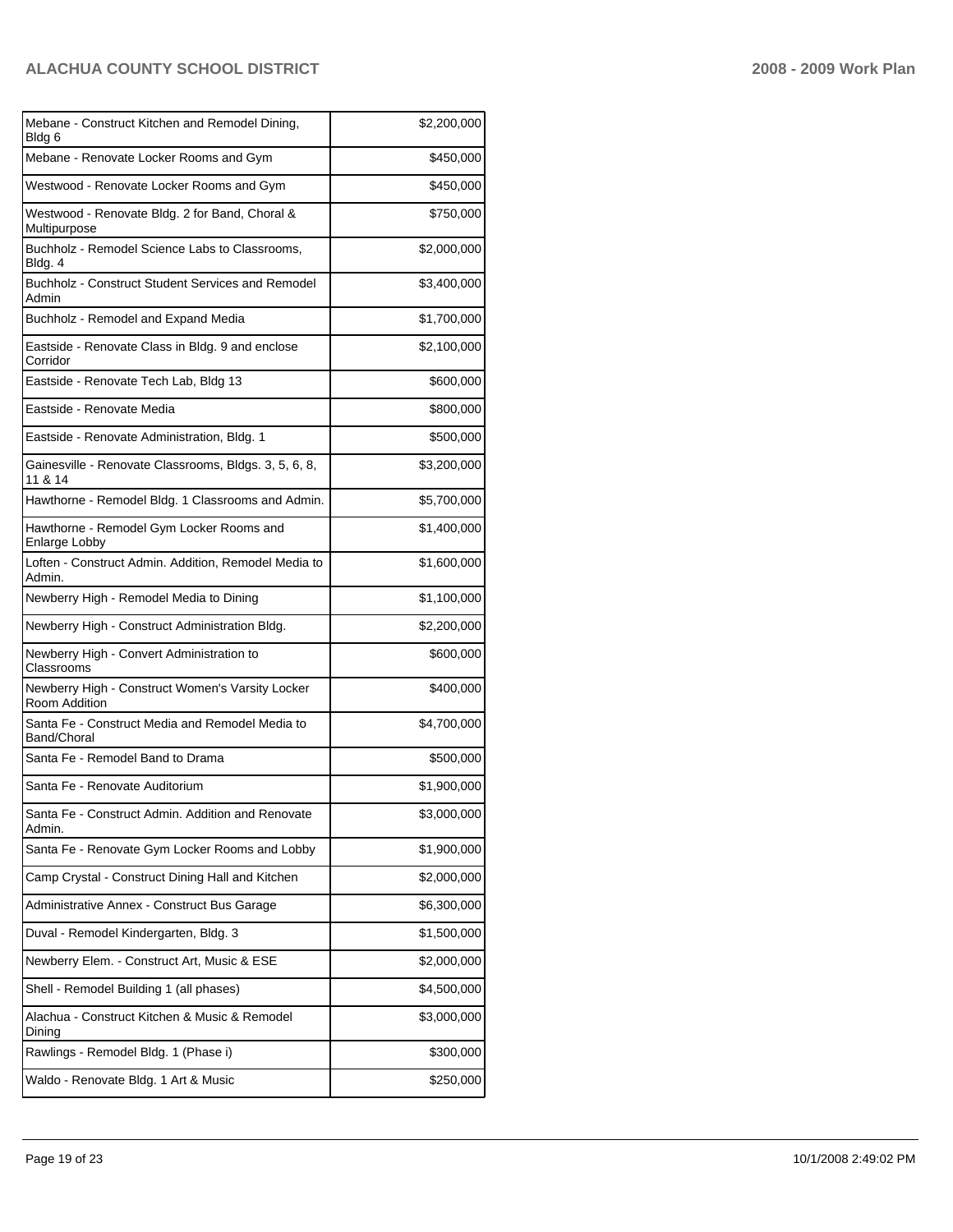| Lincoln - Remodel two Classrooms to Art - Bldg. 1            | \$250,000     |
|--------------------------------------------------------------|---------------|
| Santa Fe - Construct Food Service                            | \$4,000,000   |
| Newberry High - Construct Media and four Resource<br>l Rooms | \$5,000,000   |
| Eastside - Remodel Science Labs to Classrooms                | \$1,873,191   |
|                                                              | \$136,723,191 |

## **Ten-Year Capacity**

Schedule of capital outlay projects projected to ensure the availability of satisfactory student stations for the projected student enrollment in K-12 programs for the future 5 years beyond the 5-year district facilities work program.

| Project                                          | Location, Community, Quadrant or other<br>general location | 2012 - 2013 / 2017 - 2018<br><b>Projected Cost</b> |  |
|--------------------------------------------------|------------------------------------------------------------|----------------------------------------------------|--|
| 3 Science Classroom Addition                     | Hawthorne High                                             | \$2,000,000                                        |  |
| Vocational Facilities for Firefighter II Program | Loften High                                                | \$1,750,000                                        |  |
| Ag Lab Building                                  | Newberry High                                              | \$1,800,000                                        |  |
| 4 Classroom Addition                             | Littlewood Elementary                                      | \$2,000,000                                        |  |
| 4 Classroom Building                             | <b>Finley Elementary</b>                                   | \$2,200,000                                        |  |
| 8 Science Classrooms                             | Eastside High                                              | \$7,400,000                                        |  |
| 4 Classroom Building                             | Newberry Elementary                                        | \$2,000,000                                        |  |
| New Elementary "H" (1/2 size)                    | Newberry                                                   | \$18,500,000                                       |  |
| New Elementary "I" (1/2 size)                    | North Gainesville                                          | \$18,500,000                                       |  |
| New Elementary "J" (1/2 size)                    | South Gainesville                                          | \$18,500,000                                       |  |
| New Elementary "K" (1/2 size)                    | Alachua                                                    | \$18,500,000                                       |  |
|                                                  |                                                            | \$93,150,000                                       |  |

# **Ten-Year Planned Utilization**

Schedule of planned capital outlay projects identifying the standard grade groupings, capacities, and planned utilization rates of future educational facilities of the district for both permanent and relocatable facilities.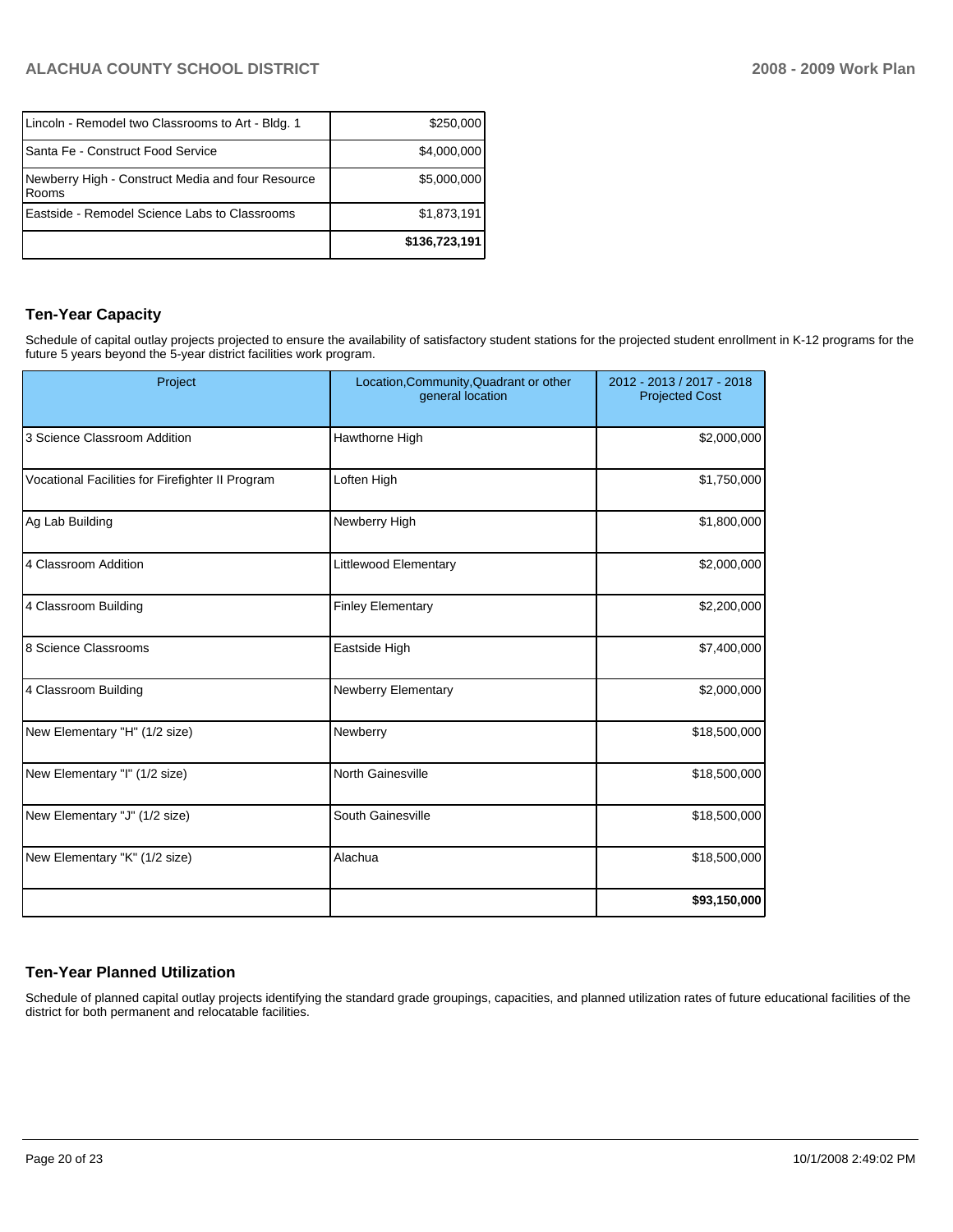| Grade Level Projections         | <b>FISH</b><br><b>Student</b><br><b>Stations</b> | <b>Actual 2007 -</b><br><b>2008 FISH</b><br>Capacity | Actual<br>$2007 -$<br>2008<br><b>COFTE</b> | Actual 2007 - 2008<br><b>Utilization</b> | Actual 2008 - 2009 / 2017 - 2018 new<br>Student Capacity to be added/removed | Projected 2017<br>2018 COFTE | $-$ Projected 2017 -<br>2018 Utilization |
|---------------------------------|--------------------------------------------------|------------------------------------------------------|--------------------------------------------|------------------------------------------|------------------------------------------------------------------------------|------------------------------|------------------------------------------|
| Elementary - District<br>Totals | 14.078                                           | 14,078                                               | 11,158.95                                  | 79.27 %                                  | 1,627                                                                        | 13,883                       | 88.40 %                                  |
| Middle - District Totals        | 8.370                                            | 7,534                                                | 5,025.32                                   | 66.70 %                                  | $-79$                                                                        | 6.169                        | 82.75 %                                  |
| High - District Totals          | 11.865                                           | 10.941                                               | 9.047.99                                   | 82.70 %                                  | 345                                                                          | 7.823                        | 69.32 %                                  |
| Other - ESE, etc                | 1.093                                            | 920                                                  | 370.90                                     | $40.33\%$                                |                                                                              | 400                          | 43.48 %                                  |
|                                 | 35,406                                           | 33,473                                               | 25,603.16                                  | 76.49 %                                  | 1,893                                                                        | 28,275                       | 79.95 %                                  |

#### **Ten-Year Infrastructure Planning**

**Proposed Location of Planned New, Remodeled, or New Additions to Facilities in 06 thru 10 out years (Section 28).**

The planned new, and new additions to facilities are in high growth areas primarily on the west and northwest side of Alachua County.

Plans for closure of any school, including plans for disposition of the facility or usage of facility space, and anticipated revenues in the 06 thru 10 out **years (Section 29).**

None.

#### **Twenty-Year Maintenance**

District projects and locations regarding the projected need for major renovation, repair, and maintenance projects within the district in years 11-20 beyond the projects plans detailed in the five years covered by the work plan.

| Project                                                | 2017 - 2018 / 2027 - 2028 Projected Cost |
|--------------------------------------------------------|------------------------------------------|
| Districtwide - Minor Maint & Improvement Projects (B)  | \$6,500,000                              |
| Districtwide - Carpet / Tile (C)                       | \$3,250,000                              |
| Districtwide - Site Security / Fencing / Walks (D)     | \$2,200,000                              |
| Districtwide - Security Projects (E)                   | \$550,000                                |
| Districtwide - PE Enhancements (G)                     | \$2,500,000                              |
| Districtwide - HVAC Replace / Repair (H)               | \$13,200,000                             |
| Districtwide - Fixed Equip / Furnishings (J)           | \$1,550,000                              |
| Districtwide - Indoor Air Quality / Testing (N)        | \$550,000                                |
| Districtwide - Relocatable Moves / Renovations (P) (Q) | \$5,000,000                              |
| Districtwide - Safety to Life (S)                      | \$8,500,000                              |
| Districtwide - Roofing Replace / Repair (R)            | \$15,000,000                             |
| Districtwide - Technology Upgrades (T)                 | \$11,000,000                             |
| Districtwide - Vocational Minor Projects (V)           | \$1,100,000                              |
| Archer - Renovate Bldgs. 2 & 3                         | \$1,500,000                              |
| Idylwild - Renovate Classrooms, Bldgs. 3-6             | \$1,300,000                              |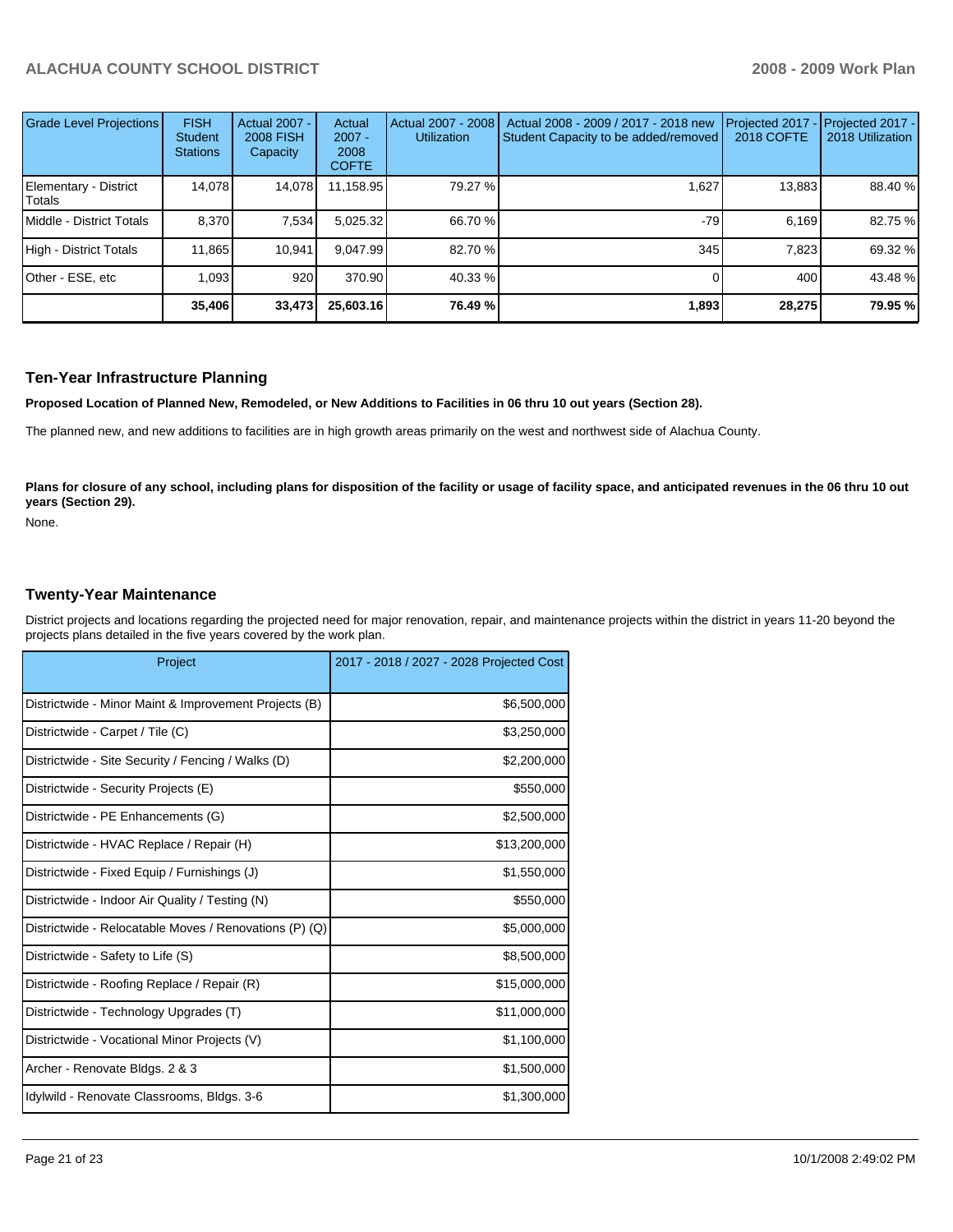| Metcalfe - Remodel Classrooms, Bldgs. 1, 2, 4-9                            | \$5,000,000   |
|----------------------------------------------------------------------------|---------------|
| Newberry Elem. - Remodel Classrooms, Bldg. 1                               | \$6,000,000   |
| Rawlings - Remodel Bldg. 1                                                 | \$3,300,000   |
| Terwilliger - Construct Food Service Builidng                              | \$3,500,000   |
| Terwilliger - Remodel Food Service for other uses,<br><b>Bldg. 10</b>      | \$1,250,000   |
| Fort Clarke - Remodel Tech & Home Ec Labs                                  | \$500,000     |
| High Springs - Remodel Building 4 Centrums                                 | \$400,000     |
| Lincoln - Remodel Tech Lab, Bldg. 2                                        | \$1,100,000   |
| Westwood - Renovate Media, Bldg. 6                                         | \$750,000     |
| Buchholz - Renovate Classrooms, Bldgs. 2 & 4                               | \$3,500,000   |
| Eastside - Renovate Classrooms, Bldgs. 2, 4, & 6                           | \$5,000,000   |
| Loften - Renovate Bldgs. 2-5, 7 & 8                                        | \$1,750,000   |
| Loften - Construct Gym                                                     | \$3,500,000   |
| Newberry High - Renovate Auditorium and Construct<br><b>Dressing Rooms</b> | \$1,000,000   |
| Newberry High - Construct Band, Remodel Band to<br>Vocal. Remodel Art      | \$1,900,000   |
| Newberry High - Remodel Plant Mechanic's to PE<br>Offices and Training     | \$500,000     |
| Santa Fe - Renovate Classrooms, Bldgs 5, 6, 8, 9-11                        | \$4,000,000   |
| Glen Springs - Construct Art, Music & 4 Resource                           | \$3,000,000   |
| Glen Springs - Remodel Food Service, Media and<br>Admin.                   | \$3,300,000   |
| Shell - Remodel Bldg. 1 - South Side                                       | \$1,800,000   |
| High Springs - Renovate & Expand Student Services                          | \$1,000,000   |
| Horizon Center - Construct Admin and Food Service<br>Bldgs.                | \$2,500,000   |
|                                                                            | \$128,250,000 |

# **Twenty-Year Capacity**

Schedule of capital outlay projects projected to ensure the availability of satisfactory student stations for the projected student enrollment in K-12 programs for the future 11-20 years beyond the 5-year district facilities work program.

| Project               | Location, Community, Quadrant or other<br>general location | 2017 - 2018 / 2027 - 2028<br><b>Projected Cost</b> |
|-----------------------|------------------------------------------------------------|----------------------------------------------------|
| New High School "AAA" | Southwert Gainesville                                      | \$60,000,000                                       |
| 12 Skills Labs        | Newberry High                                              | \$750,000                                          |
| 20 Classroom Building | Elementary "G" (High Springs)                              | \$10,000,000                                       |